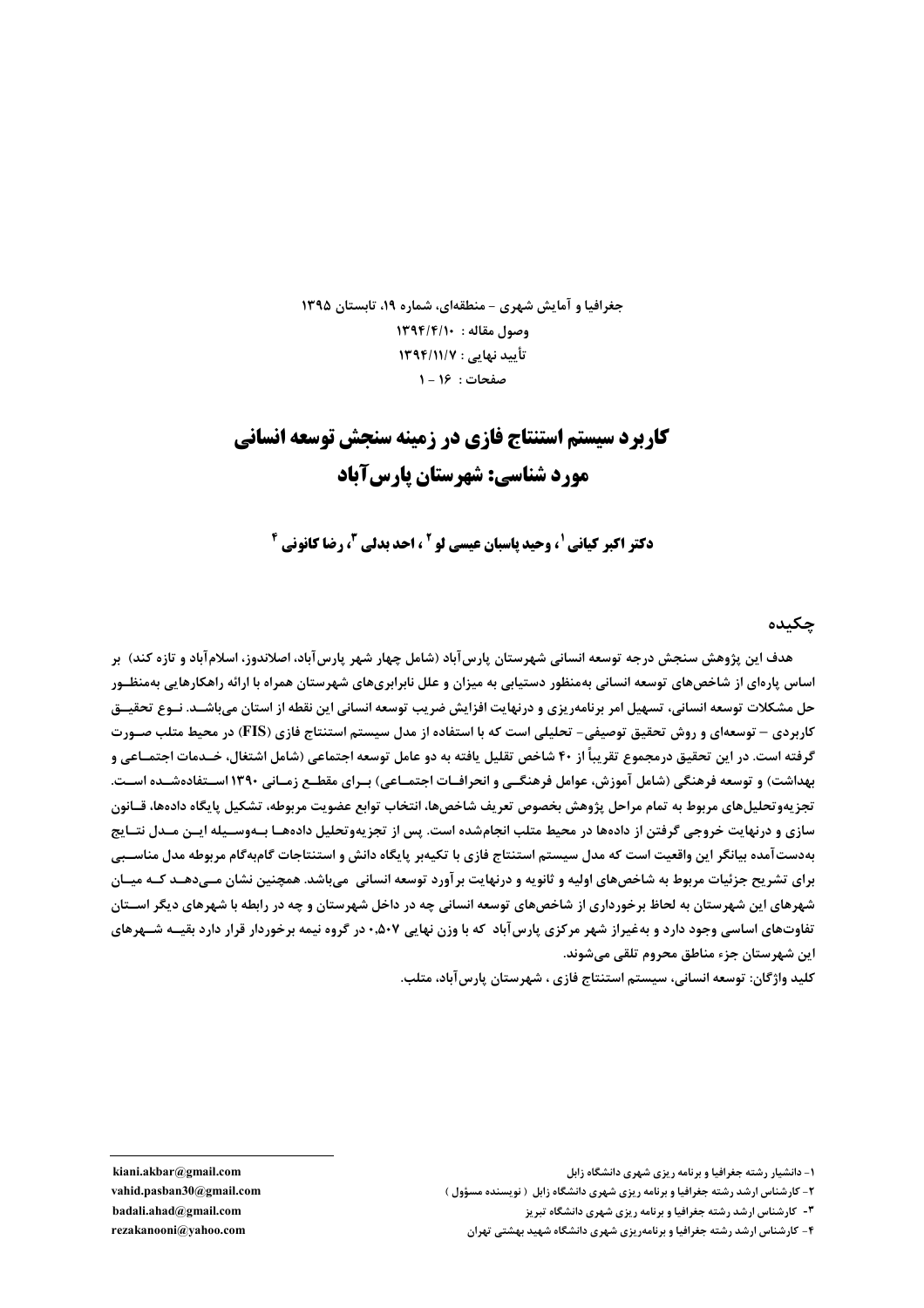شینی پیدایش زاغهها و مساکن غیررسـمی و … روبـرو میباشد و با افزایش جمعیت و عـدم همـاهنگی رشـد جمعیت با گسترش امکانات و تسهیلات، این مسـائل و مشکلات پررنگتر میشود. این تحقیق در یی رسیدن به موارد زیر است: ١) نشان دادن نقاط ضعف روشهای برنامهریزی و تحلیل مبتنی بر منطق کلاسیک. ۲) بهرهگیری از تکنیکهای نوین برنامهریزی منطقـه-ای، مدلها و تحلیلهای آماری در جهت شناسایی تفاوتهای بین مناطق و تلاش در جهت رفع نابرابریها. ۳) تحلیل فضایی توسعه شهرسـتان پـارسآبـاد ازنظـر شاخصهای توسعه

#### مباني نظري پژوهش

سازمان ملل متحد(۱۹۹۱) در گزارشــی بـا اســتفاده از سه شاخص امید به زندگی، درصـد باسـوادی و درآمـد سرانه درجـه توسـعهيـافتگى كشـورها را موردبررسـى قرارداد که بسیاری از کشورهای آفریقـایی، آمریکـای جنوبي و مركزي و آسيايي ازلحـاظ توسـعه انسـاني در سطح پـاييني قـرار داشـتند كـه لازمـه پيشـرفت آن کشورها را رشد اقتصادی بیان کردند(موسوی،۴:۱۳۸۵). بحث توسعه انسانی در میان شهرها از موضوعاتی است که اخیراً در فرهنگ برنامهریزی منطقهای مطـرحشـده است و هنوز در کشـور مـا جایگـاه چنـدانی مشخصـی ندارد. نابرابریهای توسعهای که به دلایل متعددی نظير دلايـل تـاريخي، طبيعـي، دمـوگرافي، اجتمـاعي، اقتصادی و سیاسی و … ایجاد میشود رشد نـاهمگون و نامتعادل میـان نـواحی را سـبب مـی شـود (منصـوری،  $(5.154)$ 

### سوابق تحقيق

میر ناصر میرباقری و همکاران (۱۳۹۳) در مقالـهای تحت عنوان "بررسي تأثير تجارت بر توسعه انساني در كشورهاى منتخب عضو منــا" بــا اســتفاده از دادههــاى سـاليانه كشـورهاى منتخـب عضـو منـا در طـى دوره ۲۰۰۲-۲۰۰۰ و با به کارگیری دادههای پنـل پویـا و

مقدمه

بحث نـابرابري توسـعه در ميـان شـهرها از موضـوعاتي اسـت كــه اخيــراً در فرهنـگ برنامــهريـزي منطقــهاي مطرحشده است و هنوز در کشـور مـا جایگـاه چنـدان مشخصــی نــدارد. نــابرابری توســعهای کــه بــه دلایــل متعـددي نظيـر دلايـل تـاريخي، طبيعـي، دمـوگرافي، اجتماعی، اقتصادی، سیاسی و … ایجاد مـی شـود رشـد ناهمگون و نامتعـادل بـين نـواحي را سـبب مـي شـود (منصوری، ۱۳۷۵).

در ایسران سیاسستهسای غیراصسولی گذشسته در مکان یابی های صنعتی و خدماتی در قطبهای رشد و روند تمرکزگرایی در تک شـهر مسـلط و مـادر شـهر ناحیهای موجبات اصلی نـابرابریهـای ناحیـهای بـوده است (حسین زاده دلیر، ۰۸۳۸۰: ۹۰).

وجود این نابرابریها سبب گردیـده کـه شـکاف بـین نواحی توسعهیافته و محـروم روزبـهروز بیشـتر شـده و عدالت اقتصادی و اجتمــاعی مفهــوم خــود ۱۱٫ دســت بدهد(موسـوي، ۲۵:۱۳۸۲)، محرومیـت نـواحی محـروم تداوم یابد و نواحی مرکزی امکانات را در خود متمرکز كنند. اين امر نـهتنهـا باعـث رشـد و توسـعه منطقـه و کشور نشده، بلکه روند کلی توسعه را نیز ناعادلانهتر و آهسته تر کرده است (معصومی اشکوری،۱۳۷۶:۱۳۷۶)

در اینبین شهرستان پارسآباد نیز باوجود برخـورداری از منابع طبيعي فراوان، تنوع آبوهوايي، اقليم مناسب و پتانسـيلهـای سرشـار، در بخـشهـای کشـاورزی، صنعت، گردشگری و نیز استعدادها و توانمنـدیهـای فراوان جمعیتی، در رتبهبندیههای استانی و کشوری جزء مناطق چندان توسعهیافته نمی باشـد و همـواره بـا مشکلات و مسائل فراوانبی دستبهگریبـان اسـت . و بهاین علت بهعنوان شهرستان مهاجر فرست در سطح كشور شناختهشـده اسـت. ايـن شهرسـتان همـواره بـا مشكلات و مسائلي مانند، افـزايش فقـر، آلـودگي هـوا، آلودگي آب و افزايش فاضلاب، آلودگي خــاک ناشــي از مواد زائد شـهري و صـنعتي، كمبـود خـدمات شـهري، فراهم نبودن امکانات و تسـهیلات شـهری متناسـب بـا جمعیت، کمبود منابع آب آشامیدنی، گسترش حاشـیه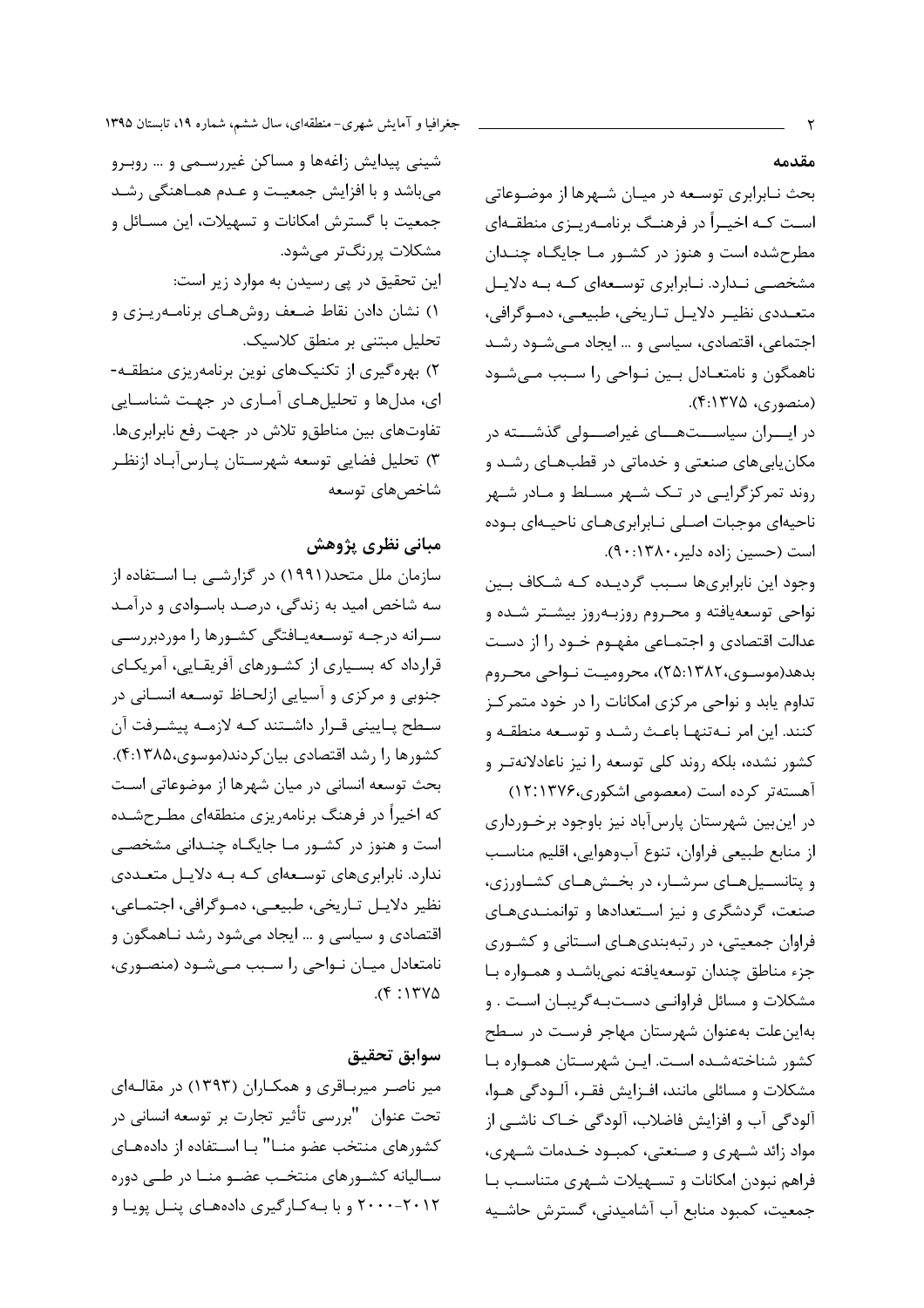منطق فازی و حساسیت تجزیـهوتحلیـل", بـه بررسـی بهترین مدل برای شناسایی عوامل کمککننده به توسعه پایدار پرداخته و روش پیشنهادی را در رابطه با اقتصاد یونان و آمریکا بکار بردهانـد و بـدین منظـور ۸۰ شاخص مختلف را در نظر گرفتهاند و درنهایت بـه ایــن نتیجـه رسـیدهانـد کـه بـرای توسـعه پایـدار هـیچ راه منحصربهفردي وجـود نـدارد و سياسـتگزاران بايـد بـه اقتضای وضع موجود کشـور خـود نسـبت بـه انتخـاب معیارهای مختلف و استراتژیهای کارآمدتر اقدام کنند. بسلرووا و دزوریکووا<sup>۲</sup> (۲۰۱۴) در مقالهای تحت عنـوان "اندازه گیری کیفیت زندگی شهری در کشورهای عضـو اتحاديه ارويا" با استفاده از چهبار شباخص اقتصـادي، بهداشـت، آمـوزش،ويـرورش و طـول عمـر جمعيـت و باهدف مقايسه تطبيقي شاخصهاى انتخابى، به برسـى میزان تأثیرات آنها در توسـعه انسـانی پرداختـهانـد، و درنهایت با استفاده از روشهای آماری بـه ایـن نتیجـه رسیدهاند که شاخصهای اقتصاد کلان از مهمترین عوامل نابرابری و مشخص کننده ضعفهای پایـهای در اين منطقه است.

## روش تحقيق

نوع تحقیـق کـاربردی - توسـعهای و روش بررسـی آن توصـيفي- تحليلــي اســت. شــيوه جمــعآوري آمــار و اطلاعات بهصورت اسـنادي شـامل مجموعـه اطلاعـات .<br>موجود در سـایت منـابع رسـمی (مرکـز آمـار ایـران و استان، سازمان مـديريت و برنامـهريـزى اسـتان و یایگاههای مرتبط) و میدانی (به شکل مراجعه حضوری به سـازمانهـا و ادارههـای مـرتبط بـا مسـائل توسـعه منطقـهاي ماننـد سـازمان جهـاد كشـاورزي شـهرهاي موردېږرسيي، فرمانېداري مرکېږي و بخشېداري هياي منطقه، شهرداری و …). جدول شــماره (۱) فهرســتی از متغیرهای تحقیق همراه با دستهبنـدی اولیـه آنهـا در قالب ۶ شاخص اوليه پايه نشان مي دهد.

كاربرد سيستم استنتاج فازى در زمينه سنجش توسعه انسانى....

برآوردهـای روش گشـتاورهای تعمـیمیافتـه (GMM) عوامل مؤثر بر توسعه انسانی در این کشورها را با تأکید بر حجم تجارت بررسی کردند. نتایج حاصله نشانگر این بـود کـه در تمـامي مـدلهـا، تجـارت تـأثير مثبـت و معنــاداري بــر توســعه انســاني دارد، همچنــين مخــارج بخش سلامت و سرمایهگذاری مستقیم خارجی نیز اثر مثبت و معناداري بر توسعه انساني مي گذارد.

بهمـن صـحنه و همكـاران (۱۳۸۵) در مقالـهای تحـت عنوان "سنجش سطوح توسعه یافتگی نواحی روسـتایی بـا اسـتفاده از روش منطــق فــازى، مطالعــه مــوردى: دهستانهای شهرستانهای آققلا و بندر تـرکمن"، بـه بررسی و اندازهگیری سطوح توسعهپافتگی دهستان-های مذکور با تکیـهبـر ۴۹ شـاخص توسـعه در ابعـاد اجتماعي- فرهنگـي، اقتصـادي و كالبـدي، پرداختـه و درنهایت به این نتیجه رسیدند که این دهستانها علی-رغم داشتن شـرايط محيطـي تقريبـاً همگـن، ازلحـاظ میزان برخورداری و سطح توسعه بافتگی تفاوتهای قابـلملاحظــهای دارنــد. همچنــین سـطح برخــورداری دهستانها در هـر يـک از ابعـاد اجتمـاعى- فرهنگـى، اقتصـادی و کالبـدی بـا یکـدیگر برابـر نیسـت. و ایـن تفاوتها لـزوم تهيـه و اجـراي برنامـههـا و طـرحهـاي هدفمنـد را بـراي توسـعهٔ يكپارچـه و متـوازن نـواحى روستايي ايجاب مي كند.

عباس امینے فسخودی (۱۳۸۴) در مقالهای تحت عنوان " كاربرد منطق فازي در مطالعـات برنامــهريـزي منطقهای" به بررسی و شناخت استان بوشهر و انـدازه-گیــری توســعه شــهرهای آن بــا اســتفاده از سیســتم استنتاج فازی پرداخت. نتایج این تحقیق نشان میدهد كه بين ابعاد انساني و فيزيكي توسعه هيچگونه ارتباط معنــاداري وجــود نــدارد، همچنــين شــاخص كلــي توسعه یافتگی نیز تنها با ابعاد فیزیکے آن دارای رابطـه معناداري است و بـا بعـد انسـاني توسـعه همخـواني و ارتباط معناداری ندارد. آندریان شیسـولینیا<sup>۱</sup> و همکـاران (۲۰۰۴) در مقالـهای تحت عنوان "راهبردهاى ارزيابي كننـده توسـعه پايـدار:

<sup>2)</sup> Stella Beslerova, Jana Dzurickova

<sup>1)</sup> Andriantiatsaholiniaina et al.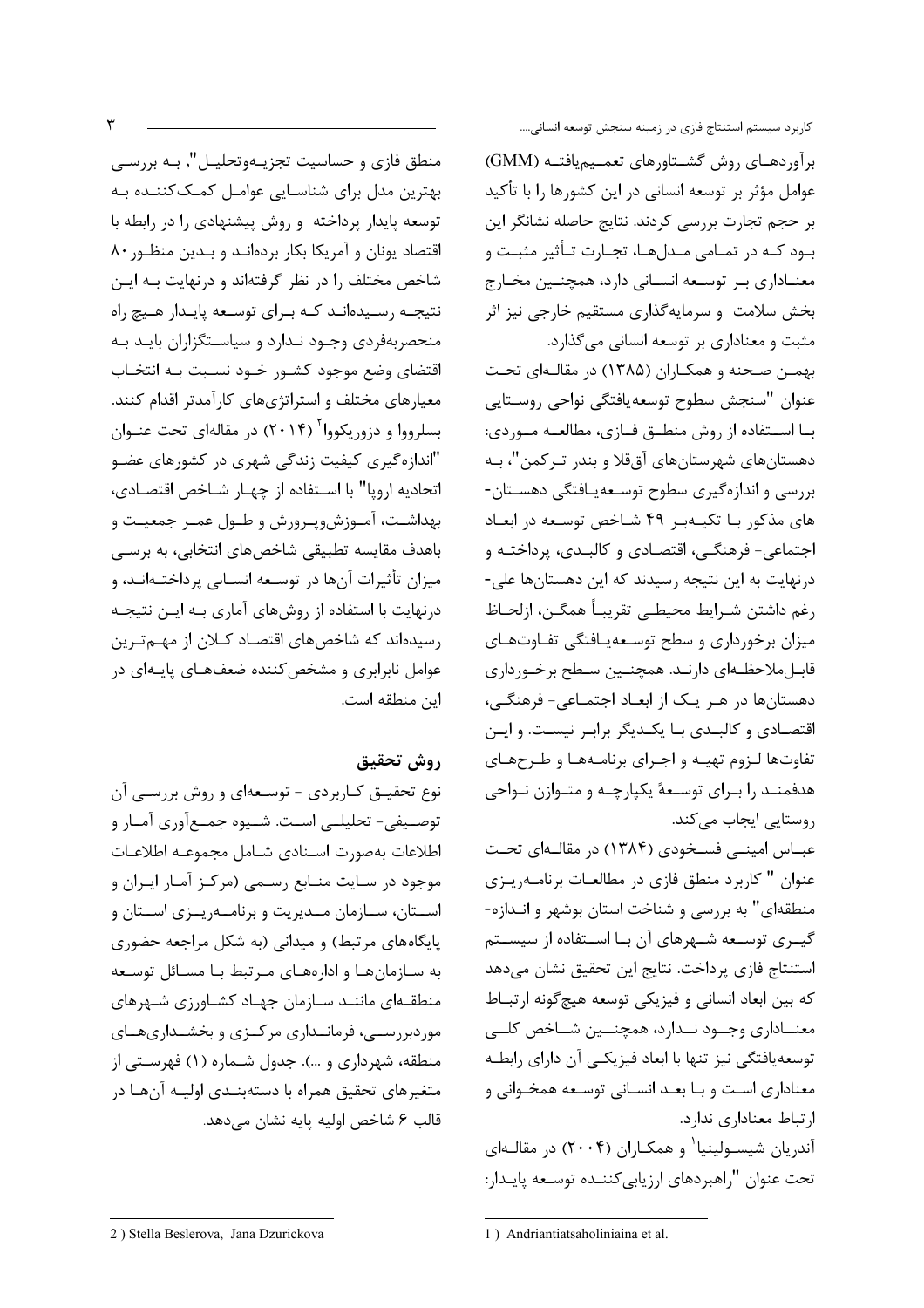| ١ - درصد باسوادی کل، ٢ - درصد<br>باسوادی زنان، ۳ - تعبداد میدارس<br>ابتدایی به ازای هر ۱۰۰۰۰ نفر، ۴ -<br>تسبت کلاس درس به دانشآمـوز<br>ابتدایی، ۵ -نسبت دانش آموز دختر                                    | آموزش                |                | ۱ - درصد اشتغال کل، ۲-درصد<br>اشتغال زنبان، نبرخ فعالیت، ۳-<br>جمعیت بیکار، ۴ - تعداد کارکنان<br>استخدامى                                                                                                               | اشتغال           |                 |
|-----------------------------------------------------------------------------------------------------------------------------------------------------------------------------------------------------------|----------------------|----------------|-------------------------------------------------------------------------------------------------------------------------------------------------------------------------------------------------------------------------|------------------|-----------------|
| به دانشآموز پسر دوره راهنمایی،<br>۶-نسبیت کسادر آموزشبی بسه<br>دانسش آمسوز دوره متوسسطه، ۷ –<br>دانشگاه ملی، آزاد، پیام نور و علمی<br>کاربردی<br>۱ - تعداد کتابخانه عمومی به ازای                         |                      |                | ١ - تعداد (١ - واحدهای ا, لهدهنده<br>خدمات توان يخشى، ٢- مجتمع<br>روستایی سازمان بهزیستی، ۳-<br>واحدهای مهدکودک، ۴- مجتمع<br>شهری سازمان بهزیستی، ۵–                                                                    | خدمات<br>اجتماعي |                 |
| هر ۱۰۰۰۰ نفر، ۲- تعداد مساجد<br>به ازای هر ۱۰۰۰۰ نفر جمعیت،<br>۳ - تعداد اماکن مذهبی به ازای هر<br>١٠٠٠٠ نف جمعیت، ۴- تعداد<br>مراکز فرهنگی کودک ونوجولن ۵ –<br>تعداد سالنهای نمایش، چاپخانه و<br>سيتماها | عوامل<br>فرهنگی      | شاخص<br>فرهنگی | بيمەشدگان كميته امداد)<br>۱ - تعداد بیمارستانهای موجود به<br>ازای هر ۱۰۰۰۰نف و ۲۰ تعداد<br>داروخانه به ازا هر ۱۰۰۰۰ نفر، ۳-<br>تعداد تخت بیمارستان به ازای هر<br>۱۰۰۰۰ نف, ۴- تعداد بزشک<br>عمومی و متخصص بـه ازای هــر |                  | شاخص<br>اجتماعي |
| ۱ - تعداد قاجاقچی دستگیرشده در<br>ارتباط با منواد مخندر، ٢- معتناد<br>دستگیرشده در ارتباط با منواد<br>مخدر، ۳ - سرقت) ۴ - مقدار ماد<br>مخدر كشفشده، ۵ - تعداد قتل و<br>تجاوز به عنف                       | انحر افات<br>اجتماعي |                | ۱۰۰۰۰ نفر، ۵- تعداد آزمایشگاه<br>بسه ازای هسر ۱۰۰۰۰ نفسر، ۶-<br>روستاهای تحت یوشش خانههای<br>بهداشــت، ۷ - مراکــز بهداشــتى<br>درماتی                                                                                  | بهداشت           |                 |

جدول ۱: شاخصهای مورد استفاده در تحقیق

منابع: مرکز آمار ایران، سالنامه آماری استان اردبیل، سایت مراکز ذیصلاح، بررسی های میدانی و ... ۱۳۹۳٬

مراحل استنتاج بدین صورت است کـه در مرحلـه اول، براسـاس دسـتهبنـدیهـای اولیـه متغیرهـا و یـس از نرمال سازی دادههـای پایـه ، هرکـدام از شـاخص هـای شش گانه حاصل می شود. در مرحله بعد دو مؤلفه اولیــه توسعه انساني يعني توسعه اجتماعي (با زيرمجموعـه اشتغال، خــدمات اجتمــاعی و بهداشــت) و توســعه فرهنگی ( با زیرمجموعـه آمـوزش، عوامـل فرهنگـی و انحرافـــات اجتمــــاعي) اســــتنتاج مــــي شــــود (مهدوی، ۱۲:۱۳۸۱). در سـومین مرحلـه اسـتنتاج از ترکیب دو مؤلفه اولیه اجتماعی و فرهنگی مؤلفه نهایی توسعه انسانی به دست می آید.

#### محدوده يژوهش

شهرستان پارسآباد (شـامل چهـار شـهر پـارسآبـاد، اصلاندوز، اسـلام آلاد و تـازه کنـد) در شـمال اسـتان اردیپیل بیا مستاحتی حیدود ۱۳۹۵ کیلومترمرینغ و جمعیتی برابر ۱۷۳۱۸۲ نفر و ۴۴۰۶۵ خانوار بر اساس سرشماری عمومی نفوس و مسکن سـال ۱۳۹۰ اسـت. مرکز این شهرستان بین دو عرض جغرافیایی ۲۹۰،۲۰ تا'۴۷۰٬۴۹ و طول جغرافیایی ′۴۷۰٬۴۷ تا ′۴۷۰٬۵۷ قرا, گرفته است.

مدل سیستم استنتاج فازی (FIS) ابهام` و عدم قطعیت<sup>۲</sup> ذاتـی حــاکم بـر علــوم انســانی بهطورکلی و بهویژه محیطهای برنامهرینزی و تصنمیم-گیری، نیازمند روشهایی است کـه امکـان بررسـی و صورتبندي رياضي مفاهيم نـادقيق و نـاخوش تعريـف این علوم را فراهم نمایند.تئوری مجموعههای فـازی ٌ و منطق فازی ٔ ، بهعنوان نظریهای ریاضی برای مدل سازی و صورتبندي رياضي ابهام و عـدم قطعيـت موجـود در فرایندهای شیناختی انسیانی ( لوسیتما ۱۹۹۷، ۱۲) ، ابزارهای بسیار کارآمد و مفیدی بـرای ایـن منظـور بـه شمار می ونـد. ایـن نظریـه کـه نخسـتین بـار توسـط يرفسور زاده ً دانشمند ايراني|لاصـل دانشــگاه كاليفرنيــا در سال ۱۹۶۵ مطرح شد، حوضههای بسیاری از علـوم مختلــف ماننــد طبيعــي، زيســتي، علــوم اجتمــاعي، مهندسی، علوم کامپیوتر، علـوم سیسـتمی و همچنـین مدیریت، برنامهریزی و تصمیم گیری را فراگرفتـه اسـت (کلیر ٬ و فولگر ٬ ۱۹۹۸٬ ۵۶). نظریه مجموعههای فازی

- 1) Vagueness
- 2) Uncertainty
- 3) Fuzzy Set Theory
- 4) Fuzzy Logic
- 5) Lootsma
- 6) L. A. Zadeh
- 7)Klier
- 8) Folgers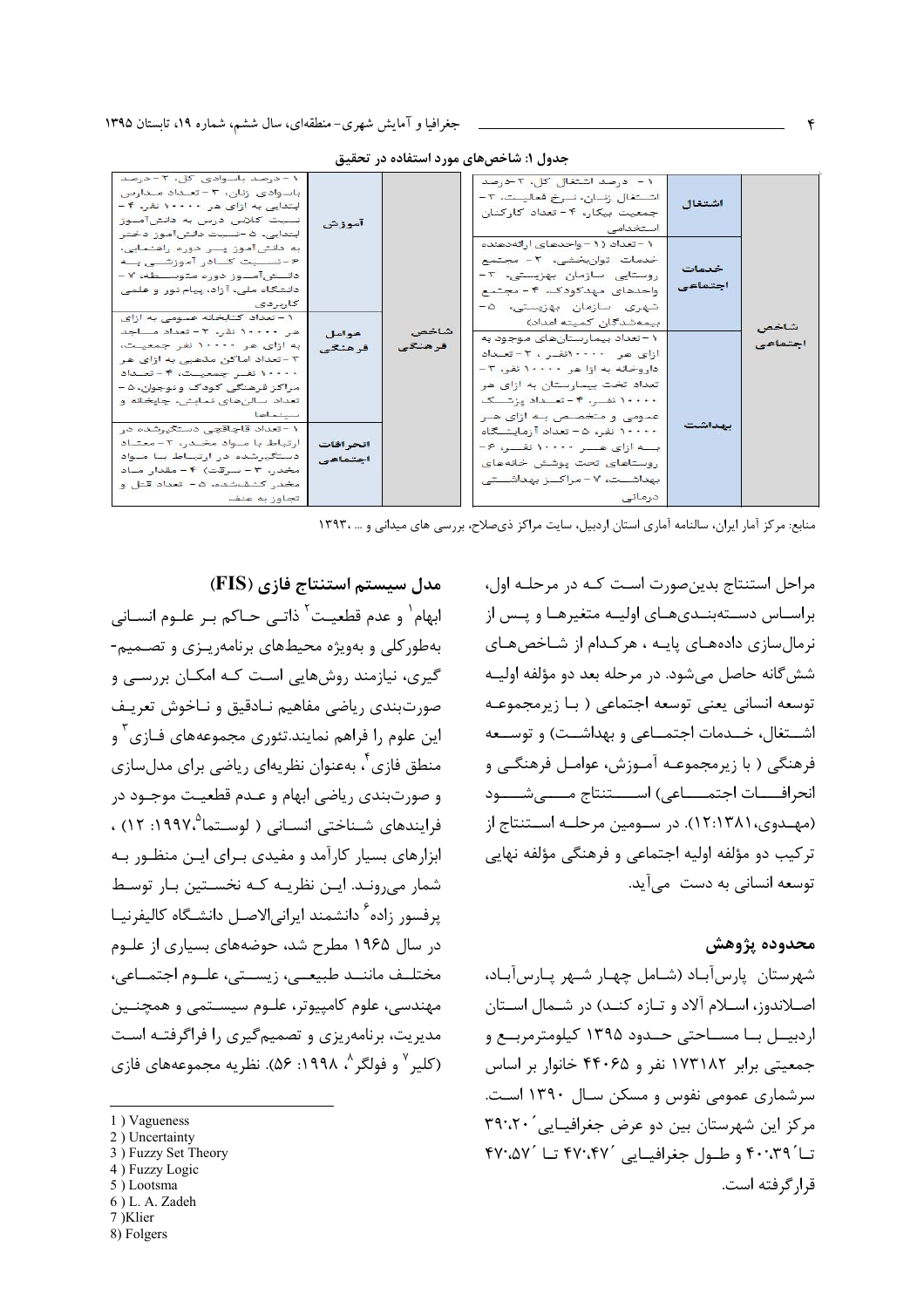كاربرد سيستم استنتاج فازى در زمينه سنجش توسعه انسانى....

ابزارهایی را فراهم می آورد که می توان بهوسیلهی آنها نحوه یاستدلال و تصمیم گیری انسانی را صورتبنـدی ریاضی بخشید و از الگوهای ریاضـی بـهدسـتآمـده در زمینههای گونـاگون علـوم و تکنولـوژی اسـتفاده کـرد (طاهري، ١٣٧٨).

سیستم استنتاج فازی در حالت کلی دارای یک ورودی فازی شده، یک پایگاه دانـش ( شـامل پایگـاه قـانون و یایگاه داده) که مبنا و زمینه منطقی لازم برای فراینـد استدلال را فراهم آورده و بهعنوان اصليترين مرحلـه تحليل، وظيفه استدلال تقريبي واستنتاج فـازي بـه شکل قواعد اگر - آنگاه فازی بر روی ورودیهای مـدل در مراحــل مختلــف آن را بــر عهــده دارد(آنــدریان شیسولینیا،۲۰۰۴:۲۰۴)، در ادامه از خروجی هـر مرحلـه بهعنوان ورودي مرحله بعد استفاده مىشود تـا آخـرين خروجی فازی سیستم استخراج شده و در گـام بعـدی مقادیر قطعی نهایی از طریـق عملیـات نافــازیِســازی ْ برای توسعه انسـانی سیسـتم و هر کـدام از مؤلفـههـای اوليه و يايه آن حاصل مي شود.

#### دادەھاي تحقىق

جامعه آماری، دادههای مربوط بـه سـال ۱۳۹۰ چهـار شهر پارس آباد (مرکزی)، اصلاندوز، اسلامآباد و تـازه کند میباشد. شاخصها بالغبر ۴۰ متغیـر در رابطـه بـا جنبههای مختلف توسعه انسانی میباشد (جـدول ۱) و دادههـای مربـوط بـه آنهـا از طريـق آمارنامـههـا و سالنامههای آماری استان اردبیـل در سـایت سـازمان مديريت و برنامــهريـزي اســتان و همچنــين در برخــي مـوارد نيـز بـا مراجعـه و تمـاس بـا سـازمان مربوطـه، جمعآوری و جهت نرمال سازی و انجـام پـردازشهـای بعدی به محیط (Excel) و (Matlab) وارد شد. (مقــادیر نرمال شده در جدول (۳) موجود می باشد.

مراحل استنتاج برای رسیدن به توسعه انسانی تشكيل پايگاه دانش در ادامه مجموعههای فـازی متنــاظر بــا شــاخصهــا و

1) Defuzzification

مؤلفههای توسعه انسانی را تعریف کرده، قواعد منطقـی بسراي تركيسب آنهسا واسستنتاجات مرحلسهاي توسعه یافتگی را بیـان نمـوده و بـا پیـاده کـردن آن در Tool Box، منطــق فــازي نــرمافــزار MATLAB .

استدلالات تقريبي ,ا انجام خواهيم داد(شكل ٢). همان طور که از دقت در شکل شماره (۲) و مؤلفههای توسعه انسانی توصیفشده در آن استنباط مـیشـود، دادههای واقعی تنهـا در اولـین سـطح مـدل یعنـی در رابطه با متغیرهای پایـه توسـعه انسـانی وجـود دارنـد. بنابراین هر کدام از شاخصها، مؤلفههای مطـرحشـده و شــاخص نهــايي توســعه انســاني درواقــع متغيرهــاي زبانشناختی<sup>۲</sup> هستند که با به کا<sub>ر</sub>گیری منطـق فـازی و استدلال تقریبی از دادههای پایـه اسـتنتاج مــ شـوند. ازاین رو ضرورت اصلی در طراحی یک سیستم خبره فازي، نخست انتخاب توابـع عضـويتي <sup>۳</sup> بــا كــارايي بــالا برای متغیرهای زبانشناختی فوق و تعریـف مجموعـه-های فازی ورودی و خروجی هر مرحله (تشکیل پایگاه داده) و ســیس جمــع آوری دانــش در مــورد مســئله موردبررسی و کد کردن دانش جمعآوریشده در قالب قوانين منطقي اگر - آنگاه فازي<sup>۴</sup> (تشكيل يايگاه قانون) میباشد(کاتبے، ۱۳۸۱: ۳۲).

تشکیل یایگاه داده<sup>۵</sup>

برای متغیر زبانی توسعه انسانی<sup>۶</sup> (HD) ، مجموعه-های فازی بــا ۵ ارزش زبــانی<sup>۷</sup> کــاملاً محــروم، محــروم، نیمه محـروم، نیمـه برخـوردار و برخـوردار و بـا توابـع عضویتی مثلثی^ در نظر می گیریم(شکل ۳).

6) Human Development

<sup>2)</sup> Linguistic Variables

<sup>3)</sup> Membership Functions (MF)

<sup>4)</sup> Fuzzy IF-THEN Logical Rules

<sup>5)</sup> Data Base

<sup>7)</sup> Linguistic Value

<sup>8)</sup> Triangular Shape MFs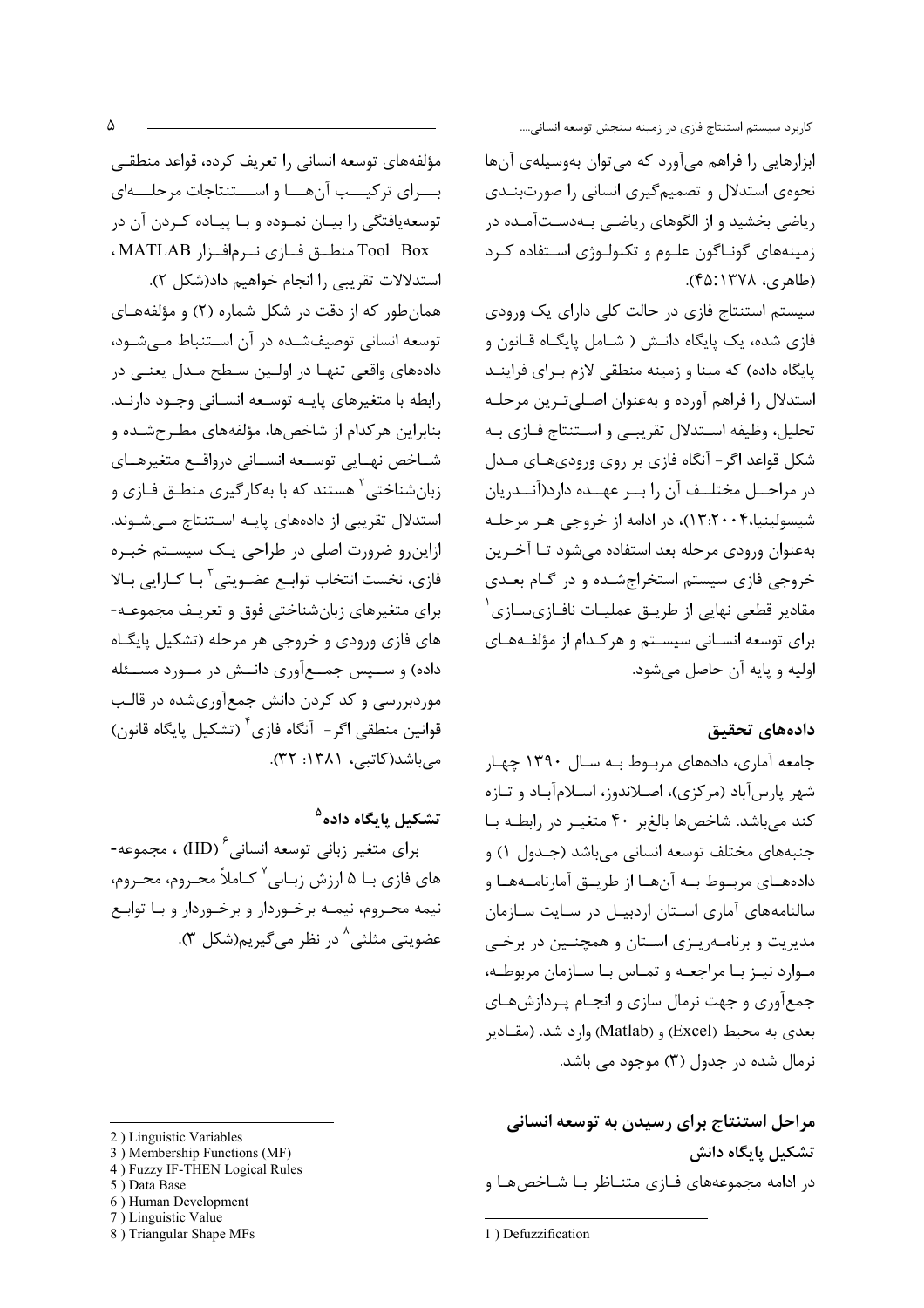



شکل ۲: ارزشهای زبانی و توابع عضویت مربوطه برای (HDI) و مولفه های اولیه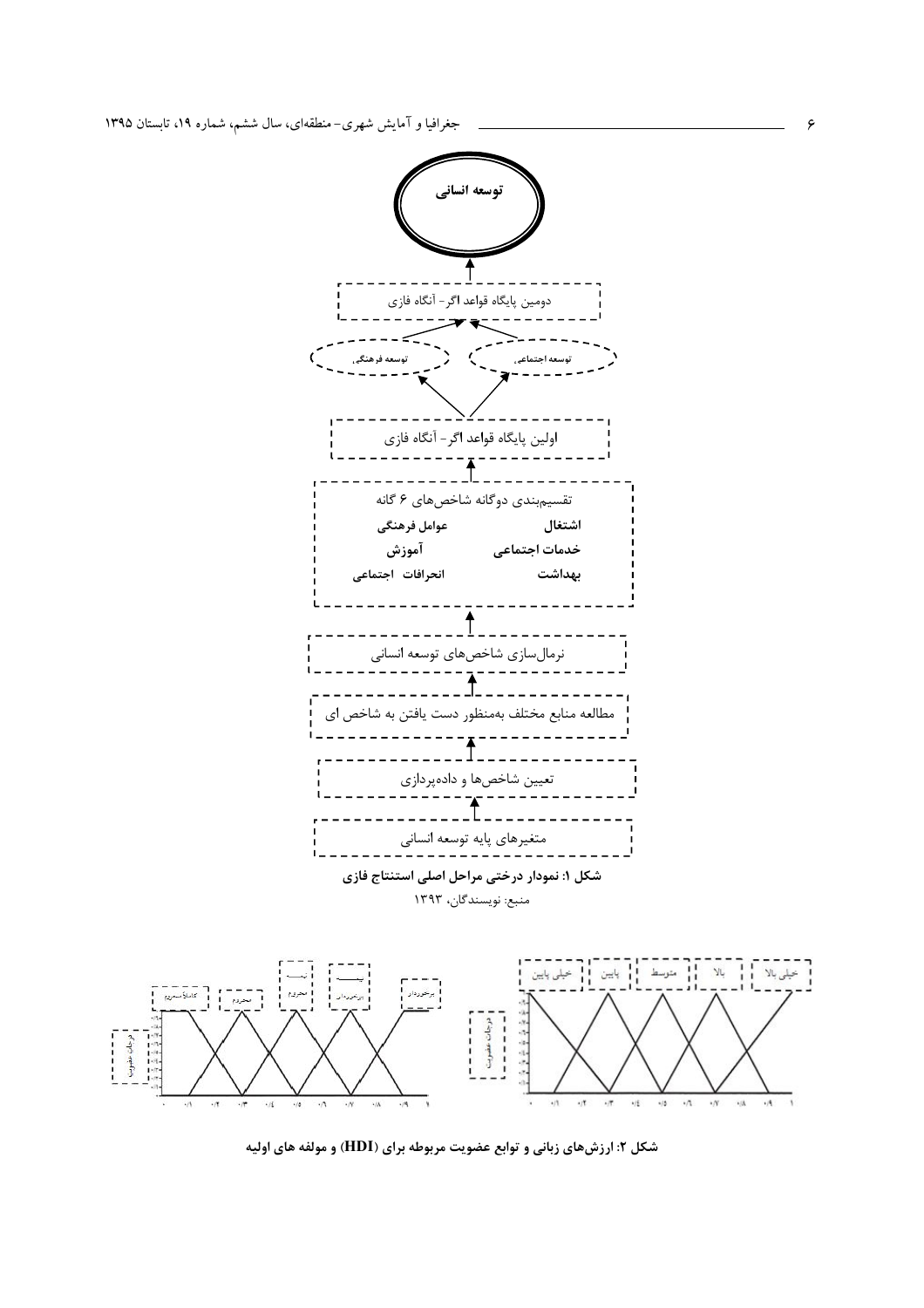كاربرد سيستم استنتاج فازى در زمينه سنجش توسعه انسانى....

طبق شکل شـماره (۲) بـرای هرکـدام از دو موّلفـه ی ثانويه توسعه انســاني يعنــي توســعه اجتمــاعي (SD) و توسعه فرهنگی(CD) توابـع عضـویتی گوسـی شـكل و بهصورت مجموعههای فازی دیگـری بـا ۵ ارزش زبـانی  $(L)$ خيلي پايين(VL)، پائين(VL)، پـائين(L)، متوسـط(J)، بالا(H)، و خيلي بالا(VH)، تعريف شد.

در اولین پایگاه داده نیز شاخصهای ۶ گانـه در قالـب مجموعههای فازی با توابـع عضـویت ذوزنقــهای شــکل بهصورت زير و با سه مقدار خـوب، متوسـط، و ضـعيف تعریف مے شود.



۱۲ گانه

لازم به ذکر است که ۶ شاخص بیانشده را نیز میتوان طبق روش بالا و بهصورت جداگانه مورد استنتاج قـرار داده و ارزش زبانی و توابع عضویت برای آن قائل شد لیکن به دلیل کثرت تعداد قوانین برای تشکیل پایگاه قانون مربوطه و ابهـام زيـاد در تعريـف توابـع عضـويت متفاوت و مناسب برای تکتک متغیرهـا، پیچیـدگی سیستم بسیار افزایش یافته و به زمـان بسـیار بیشـتری برای تشکیل پایگاه دانش لازم است. به این دلیل بـرای تحلیل متغیرهای پایـه توسـعه انسـانی بـه اسـتفاده از روشهای آماری و نرمالِسازی ٔ دادهها اکتفا شده است.

#### تشكيل پايگاه قانون (قواعد منطقى فازى)

حساس تـرين بخـش درروش اسـتنتاج فـازى سـاختن یایگاه قانون است که قوانینی از سطح شاخصهای پایه تا بالاترين سطح يعني توسعه انساني را به دست دهـد. این قوانین درواقع بیـانگر وابسـتگیهـای متقابـل بـین شاخصها و مؤلفههای توسعه و نحوهی تعامل و تأثیر و تأثر آنها بر يكديگر است(فولر <sup>۲</sup> و كارلسون ۲۰۰۱، ۲۳).

مثالی از قواعد اگر - آنگاه مورداستفاده در مدل عبــارت است از:

١) اگر توسعه اجتماعي پايين باشد و توسعه فرهنگي خيلي یایین باشد آنگاه توسعه انسانی دارای درجه محروم است. ۲) اگر عوامل فرهنگی متوسط باشد و آموزش خوب باشد و انحرافات اجتماعي ضعيف باشد، آنگاه توسعه فرهنگي داراي درجه پایین است.

همان طور که ملاحظه میشود هـر قـانون از دو بخـش مقدم (اگر) و تالی (آنگاه) تشکیلشده است کـه بخـش تالی همواره یک عبارت اسمی ولی بخش مقدم معمــولاً شامل چندين عبارت (يا اصطلاحاً چندين شرط) اسـت که با رابط ((و)) منطقی باهم مرتبط مے شـوند. تعـداد این قوانین به تعـداد ورودیهـا و تعـداد طبقـات بـین وروديها (سطوح مختلف مؤلفـههـا) و همچنـين نـوع مجموعههای فازی تعریفشـده در پایگـاه داده (تعـداد ارزشهای زبانی هرکدام از مؤلفههـای اولیـه، ثانویـه و شاخصها) بستگی دارد (آتار ۲۰۰۲:۱۴:۲۰۰۳).

همان طور که در شکل شماره (۲) بیان شد ما دارای دو پایگاه قانون هستیم. در دومین پایگـاه قـانون اسـتنتاج موًلفه توسعه انساني از روى مؤلفههاى ثانويــه مربوطـه (توسعه اجتمــاعي، فرهنگــي) مســتلزم تنظــيم ۲۵-ّ ۵ قانون (دو متغیر زبانی و ۵ مقدار زبانی) مـیباشـد، کـه این ۲۵ قانون در جدول شماره (۲) پیاده سـازی شـده است.

در اولین پایگاه قانون نیز هرکدام از ۲ مؤلفـه ثانویـه از ترکیب ۲۷=۳<sup>۳</sup> قـانون اسـتنتاج مـیشـود. یعنـی سـه شاخص (متغیـر زبـانی) و هرکـدام بـا ۳ ارزش زبـانی ضعیف، متوسط، و خوب در آن دخیل هسـتند، کـه در مجموع تعداد ۴×۲۷=۲× ۲ قانون نیـز در اولـین پایگـاه وجود خواهد داشت.

جدول شماره (۲) نحوه تركيب قوانين و نتايج حاصل از آنها را در ۲ پایگاه قانون فوق نشان میدهند. لازم بـه ذکر است که برای جلوگیری از کثرت صفحات مقاله، از اولین پایگاه تنها یک گروه ۲۷تایی (توسعه فرهنگی) آورده شده است(جدول ٢).

<sup>1)</sup> Normalization

<sup>2)</sup> Fuller

<sup>3)</sup> Carlson

<sup>4)</sup> Attar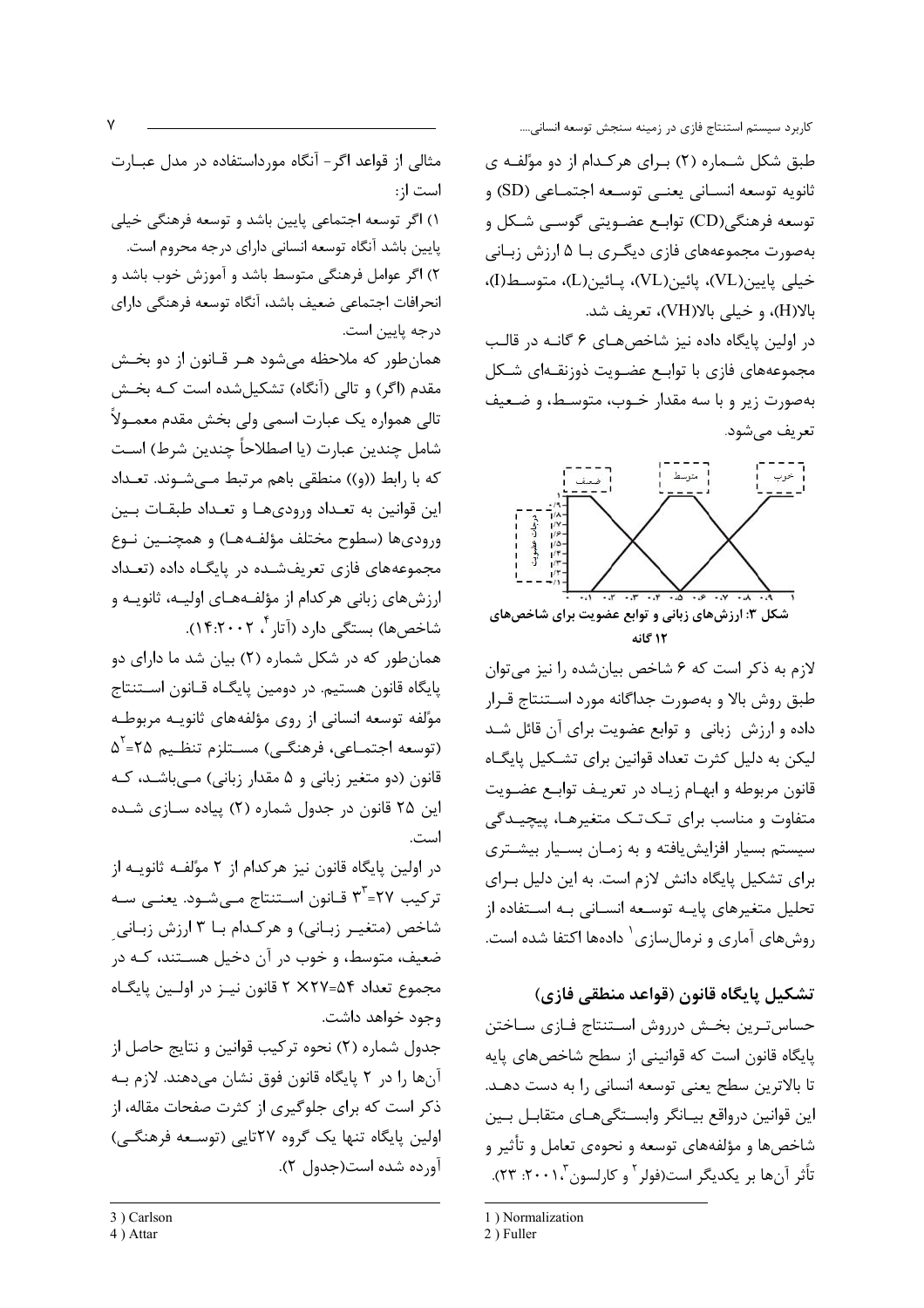نرمالسازی دادههای پایه اطلاعات پایه واردشده به سیستم باوجود پردازشهـای موازی و اعمال روشهای استاندارد، دارای مقیاسهــای متفاوت و همچنین در دامنههای متفـاوتی هسـت. لـذا بجــاى اســتفاده از اطلاعــات هــر شــاخص بــهصــورت

مستقیم، جهت به دست آوردن یک مقیــاس عمــومی و

واحد براى تمامى شاخصها بهمنظـور سـهولت تلفيــق قــوانين، انجــام عمليــات اســتنتاج و محاســبات فــازى، تکتک شاخصها در دامنهای از ۰ تا ۱ نرمال میشوند. ضرورت این عملیات از گستردگی دامنـه و پراکنـدگی بسیار مقادیر ورودیهاست(دیکسون ٰ، ۲۰۰۱: ۱۳۶).

| <b>VL</b><br>$(SD)$ توسعه اجتماعی<br><b>VH</b><br>$\rm H$<br>L<br>A<br>توسعه فرهنگي(PD)<br><b>VL</b><br>$\mathbf L$<br>$\ensuremath{\text{VL}}\xspace$<br>$\boldsymbol{\mathsf{A}}$<br>A<br>$\mathbf L$<br>$\ensuremath{\text{VL}}\xspace$<br>$\mathbf L$<br>$\mathbf L$<br>A<br>A<br>$\boldsymbol{\mathsf{A}}$<br><b>VL</b><br>Η<br>$\mathbf A$<br>L<br>A<br>$\rm H$<br>L<br><b>VH</b><br>$\mathbf H$<br>$\boldsymbol{\rm{A}}$<br>A<br>VH<br>A<br>VH<br>$\mathbf{V}\mathbf{H}$<br>H<br>A<br>A<br>٢٧ قانون پايگاه ثانويه براي استنتاج مؤلفه اوليه توسعه فرهنگي<br>ورودىها<br>خروجى<br>آنگاه<br>اگر<br>و<br>و<br>قانون<br><< توسعه فرهنگي>><br>انحرافات اجتماعى<br>عوامل فرهنگ<br>آموزش<br>X<br>خيلي بالا<br>خوب<br>$\backslash$<br>خوب<br>خوب<br>بالا<br>متوسط<br>٢<br>خوب<br>خوب<br>ضعيف<br>٣<br>متوسط<br>خوب<br>خوب<br>خوب<br>بالا<br>۴<br>متوسط<br>خوب<br>متوسط<br>متوسط<br>متوسط<br>خوب<br>۵<br>متوسط<br>ضعيف<br>۶<br>متوسط<br>خوب<br>$y$ با<br>ضعيف<br>خوب<br>خوب<br>٧<br>ضعيف<br>پايين<br>متوسط<br>خوب<br>γ<br>خيلي پايين<br>ضعيف<br>ضعيف<br>خوب<br>٩<br>بالا<br>خوب<br>خوب<br>متوسط<br>$\mathcal{L}$<br>بالا<br>متوسط<br>خوب<br>متوسط<br>$\setminus$<br>پايين<br>ضعيف<br>متوسط<br>$\mathcal{N}$<br>خوب<br>بالا<br>خوب<br>متوسط<br>متوسط<br>$\mathcal{N}$<br>متوسط<br>متوسط<br>متوسط<br>متوسط<br>۱۴<br>پايين<br>ضعيف<br>متوسط<br>متوسط<br>۱۵<br>متوسط<br>ضعيف<br>متوسط<br>۱۶<br>خوب<br>ضعيف<br>پايين<br>متوسط<br>١٧<br>متوسط<br>خيلى پايين<br>ضعيف<br>ضعيف<br>متوسط<br>۱۸<br>بالا<br>خوب<br>خوب<br>ضعيف<br>۱۹<br>متوسط<br>متوسط<br>ضعيف<br>٢٠<br>خوب<br>خيلى پايين<br>خوب<br>ضعيف<br>۲۱<br>ضعيف<br>متوسط<br>ضعيف<br>خوب<br>متوسط<br>٢٢<br>پايين<br>متوسط<br>ضعيف<br>٢٣<br>متوسط<br>خيلى پايين<br>ضعيف<br>متوسط<br>ضعيف<br>۲۴<br>پايين<br>خوب<br>ضعيف<br>ضعيف<br>۲۵<br>خيلى پايين<br>ضعيف<br>متوسط<br>ضعيف<br>۲۶<br>ضعيف<br>٢٧<br>خيلى پايين<br>ضعيف<br>ضعيف<br><b>AWOW</b><br>$\mathbf{1} \neq \mathbf{1}$ . | ۲۵ قانون پایگاه دوم برای استنتاج توسعه انسانی کل |  |  |  |  |  |  |  |
|--------------------------------------------------------------------------------------------------------------------------------------------------------------------------------------------------------------------------------------------------------------------------------------------------------------------------------------------------------------------------------------------------------------------------------------------------------------------------------------------------------------------------------------------------------------------------------------------------------------------------------------------------------------------------------------------------------------------------------------------------------------------------------------------------------------------------------------------------------------------------------------------------------------------------------------------------------------------------------------------------------------------------------------------------------------------------------------------------------------------------------------------------------------------------------------------------------------------------------------------------------------------------------------------------------------------------------------------------------------------------------------------------------------------------------------------------------------------------------------------------------------------------------------------------------------------------------------------------------------------------------------------------------------------------------------------------------------------------------------------------------------------------------------------------------------------------------------------------------------------------------------------------------------------|--------------------------------------------------|--|--|--|--|--|--|--|
|                                                                                                                                                                                                                                                                                                                                                                                                                                                                                                                                                                                                                                                                                                                                                                                                                                                                                                                                                                                                                                                                                                                                                                                                                                                                                                                                                                                                                                                                                                                                                                                                                                                                                                                                                                                                                                                                                                                    |                                                  |  |  |  |  |  |  |  |
|                                                                                                                                                                                                                                                                                                                                                                                                                                                                                                                                                                                                                                                                                                                                                                                                                                                                                                                                                                                                                                                                                                                                                                                                                                                                                                                                                                                                                                                                                                                                                                                                                                                                                                                                                                                                                                                                                                                    |                                                  |  |  |  |  |  |  |  |
|                                                                                                                                                                                                                                                                                                                                                                                                                                                                                                                                                                                                                                                                                                                                                                                                                                                                                                                                                                                                                                                                                                                                                                                                                                                                                                                                                                                                                                                                                                                                                                                                                                                                                                                                                                                                                                                                                                                    |                                                  |  |  |  |  |  |  |  |
|                                                                                                                                                                                                                                                                                                                                                                                                                                                                                                                                                                                                                                                                                                                                                                                                                                                                                                                                                                                                                                                                                                                                                                                                                                                                                                                                                                                                                                                                                                                                                                                                                                                                                                                                                                                                                                                                                                                    |                                                  |  |  |  |  |  |  |  |
|                                                                                                                                                                                                                                                                                                                                                                                                                                                                                                                                                                                                                                                                                                                                                                                                                                                                                                                                                                                                                                                                                                                                                                                                                                                                                                                                                                                                                                                                                                                                                                                                                                                                                                                                                                                                                                                                                                                    |                                                  |  |  |  |  |  |  |  |
|                                                                                                                                                                                                                                                                                                                                                                                                                                                                                                                                                                                                                                                                                                                                                                                                                                                                                                                                                                                                                                                                                                                                                                                                                                                                                                                                                                                                                                                                                                                                                                                                                                                                                                                                                                                                                                                                                                                    |                                                  |  |  |  |  |  |  |  |
|                                                                                                                                                                                                                                                                                                                                                                                                                                                                                                                                                                                                                                                                                                                                                                                                                                                                                                                                                                                                                                                                                                                                                                                                                                                                                                                                                                                                                                                                                                                                                                                                                                                                                                                                                                                                                                                                                                                    |                                                  |  |  |  |  |  |  |  |
|                                                                                                                                                                                                                                                                                                                                                                                                                                                                                                                                                                                                                                                                                                                                                                                                                                                                                                                                                                                                                                                                                                                                                                                                                                                                                                                                                                                                                                                                                                                                                                                                                                                                                                                                                                                                                                                                                                                    |                                                  |  |  |  |  |  |  |  |
|                                                                                                                                                                                                                                                                                                                                                                                                                                                                                                                                                                                                                                                                                                                                                                                                                                                                                                                                                                                                                                                                                                                                                                                                                                                                                                                                                                                                                                                                                                                                                                                                                                                                                                                                                                                                                                                                                                                    |                                                  |  |  |  |  |  |  |  |
|                                                                                                                                                                                                                                                                                                                                                                                                                                                                                                                                                                                                                                                                                                                                                                                                                                                                                                                                                                                                                                                                                                                                                                                                                                                                                                                                                                                                                                                                                                                                                                                                                                                                                                                                                                                                                                                                                                                    |                                                  |  |  |  |  |  |  |  |
|                                                                                                                                                                                                                                                                                                                                                                                                                                                                                                                                                                                                                                                                                                                                                                                                                                                                                                                                                                                                                                                                                                                                                                                                                                                                                                                                                                                                                                                                                                                                                                                                                                                                                                                                                                                                                                                                                                                    |                                                  |  |  |  |  |  |  |  |
|                                                                                                                                                                                                                                                                                                                                                                                                                                                                                                                                                                                                                                                                                                                                                                                                                                                                                                                                                                                                                                                                                                                                                                                                                                                                                                                                                                                                                                                                                                                                                                                                                                                                                                                                                                                                                                                                                                                    |                                                  |  |  |  |  |  |  |  |
|                                                                                                                                                                                                                                                                                                                                                                                                                                                                                                                                                                                                                                                                                                                                                                                                                                                                                                                                                                                                                                                                                                                                                                                                                                                                                                                                                                                                                                                                                                                                                                                                                                                                                                                                                                                                                                                                                                                    |                                                  |  |  |  |  |  |  |  |
|                                                                                                                                                                                                                                                                                                                                                                                                                                                                                                                                                                                                                                                                                                                                                                                                                                                                                                                                                                                                                                                                                                                                                                                                                                                                                                                                                                                                                                                                                                                                                                                                                                                                                                                                                                                                                                                                                                                    |                                                  |  |  |  |  |  |  |  |
|                                                                                                                                                                                                                                                                                                                                                                                                                                                                                                                                                                                                                                                                                                                                                                                                                                                                                                                                                                                                                                                                                                                                                                                                                                                                                                                                                                                                                                                                                                                                                                                                                                                                                                                                                                                                                                                                                                                    |                                                  |  |  |  |  |  |  |  |
|                                                                                                                                                                                                                                                                                                                                                                                                                                                                                                                                                                                                                                                                                                                                                                                                                                                                                                                                                                                                                                                                                                                                                                                                                                                                                                                                                                                                                                                                                                                                                                                                                                                                                                                                                                                                                                                                                                                    |                                                  |  |  |  |  |  |  |  |
|                                                                                                                                                                                                                                                                                                                                                                                                                                                                                                                                                                                                                                                                                                                                                                                                                                                                                                                                                                                                                                                                                                                                                                                                                                                                                                                                                                                                                                                                                                                                                                                                                                                                                                                                                                                                                                                                                                                    |                                                  |  |  |  |  |  |  |  |
|                                                                                                                                                                                                                                                                                                                                                                                                                                                                                                                                                                                                                                                                                                                                                                                                                                                                                                                                                                                                                                                                                                                                                                                                                                                                                                                                                                                                                                                                                                                                                                                                                                                                                                                                                                                                                                                                                                                    |                                                  |  |  |  |  |  |  |  |
|                                                                                                                                                                                                                                                                                                                                                                                                                                                                                                                                                                                                                                                                                                                                                                                                                                                                                                                                                                                                                                                                                                                                                                                                                                                                                                                                                                                                                                                                                                                                                                                                                                                                                                                                                                                                                                                                                                                    |                                                  |  |  |  |  |  |  |  |
|                                                                                                                                                                                                                                                                                                                                                                                                                                                                                                                                                                                                                                                                                                                                                                                                                                                                                                                                                                                                                                                                                                                                                                                                                                                                                                                                                                                                                                                                                                                                                                                                                                                                                                                                                                                                                                                                                                                    |                                                  |  |  |  |  |  |  |  |
|                                                                                                                                                                                                                                                                                                                                                                                                                                                                                                                                                                                                                                                                                                                                                                                                                                                                                                                                                                                                                                                                                                                                                                                                                                                                                                                                                                                                                                                                                                                                                                                                                                                                                                                                                                                                                                                                                                                    |                                                  |  |  |  |  |  |  |  |
|                                                                                                                                                                                                                                                                                                                                                                                                                                                                                                                                                                                                                                                                                                                                                                                                                                                                                                                                                                                                                                                                                                                                                                                                                                                                                                                                                                                                                                                                                                                                                                                                                                                                                                                                                                                                                                                                                                                    |                                                  |  |  |  |  |  |  |  |
|                                                                                                                                                                                                                                                                                                                                                                                                                                                                                                                                                                                                                                                                                                                                                                                                                                                                                                                                                                                                                                                                                                                                                                                                                                                                                                                                                                                                                                                                                                                                                                                                                                                                                                                                                                                                                                                                                                                    |                                                  |  |  |  |  |  |  |  |
|                                                                                                                                                                                                                                                                                                                                                                                                                                                                                                                                                                                                                                                                                                                                                                                                                                                                                                                                                                                                                                                                                                                                                                                                                                                                                                                                                                                                                                                                                                                                                                                                                                                                                                                                                                                                                                                                                                                    |                                                  |  |  |  |  |  |  |  |
|                                                                                                                                                                                                                                                                                                                                                                                                                                                                                                                                                                                                                                                                                                                                                                                                                                                                                                                                                                                                                                                                                                                                                                                                                                                                                                                                                                                                                                                                                                                                                                                                                                                                                                                                                                                                                                                                                                                    |                                                  |  |  |  |  |  |  |  |
|                                                                                                                                                                                                                                                                                                                                                                                                                                                                                                                                                                                                                                                                                                                                                                                                                                                                                                                                                                                                                                                                                                                                                                                                                                                                                                                                                                                                                                                                                                                                                                                                                                                                                                                                                                                                                                                                                                                    |                                                  |  |  |  |  |  |  |  |
|                                                                                                                                                                                                                                                                                                                                                                                                                                                                                                                                                                                                                                                                                                                                                                                                                                                                                                                                                                                                                                                                                                                                                                                                                                                                                                                                                                                                                                                                                                                                                                                                                                                                                                                                                                                                                                                                                                                    |                                                  |  |  |  |  |  |  |  |
|                                                                                                                                                                                                                                                                                                                                                                                                                                                                                                                                                                                                                                                                                                                                                                                                                                                                                                                                                                                                                                                                                                                                                                                                                                                                                                                                                                                                                                                                                                                                                                                                                                                                                                                                                                                                                                                                                                                    |                                                  |  |  |  |  |  |  |  |
|                                                                                                                                                                                                                                                                                                                                                                                                                                                                                                                                                                                                                                                                                                                                                                                                                                                                                                                                                                                                                                                                                                                                                                                                                                                                                                                                                                                                                                                                                                                                                                                                                                                                                                                                                                                                                                                                                                                    |                                                  |  |  |  |  |  |  |  |
|                                                                                                                                                                                                                                                                                                                                                                                                                                                                                                                                                                                                                                                                                                                                                                                                                                                                                                                                                                                                                                                                                                                                                                                                                                                                                                                                                                                                                                                                                                                                                                                                                                                                                                                                                                                                                                                                                                                    |                                                  |  |  |  |  |  |  |  |
|                                                                                                                                                                                                                                                                                                                                                                                                                                                                                                                                                                                                                                                                                                                                                                                                                                                                                                                                                                                                                                                                                                                                                                                                                                                                                                                                                                                                                                                                                                                                                                                                                                                                                                                                                                                                                                                                                                                    |                                                  |  |  |  |  |  |  |  |
|                                                                                                                                                                                                                                                                                                                                                                                                                                                                                                                                                                                                                                                                                                                                                                                                                                                                                                                                                                                                                                                                                                                                                                                                                                                                                                                                                                                                                                                                                                                                                                                                                                                                                                                                                                                                                                                                                                                    |                                                  |  |  |  |  |  |  |  |
|                                                                                                                                                                                                                                                                                                                                                                                                                                                                                                                                                                                                                                                                                                                                                                                                                                                                                                                                                                                                                                                                                                                                                                                                                                                                                                                                                                                                                                                                                                                                                                                                                                                                                                                                                                                                                                                                                                                    |                                                  |  |  |  |  |  |  |  |
|                                                                                                                                                                                                                                                                                                                                                                                                                                                                                                                                                                                                                                                                                                                                                                                                                                                                                                                                                                                                                                                                                                                                                                                                                                                                                                                                                                                                                                                                                                                                                                                                                                                                                                                                                                                                                                                                                                                    |                                                  |  |  |  |  |  |  |  |

|  |  |  |  |  |  | جدول ۲: قواعد زبانی (فازی) مربوط به مؤلفههای اولیه و ثانویه |
|--|--|--|--|--|--|-------------------------------------------------------------|
|--|--|--|--|--|--|-------------------------------------------------------------|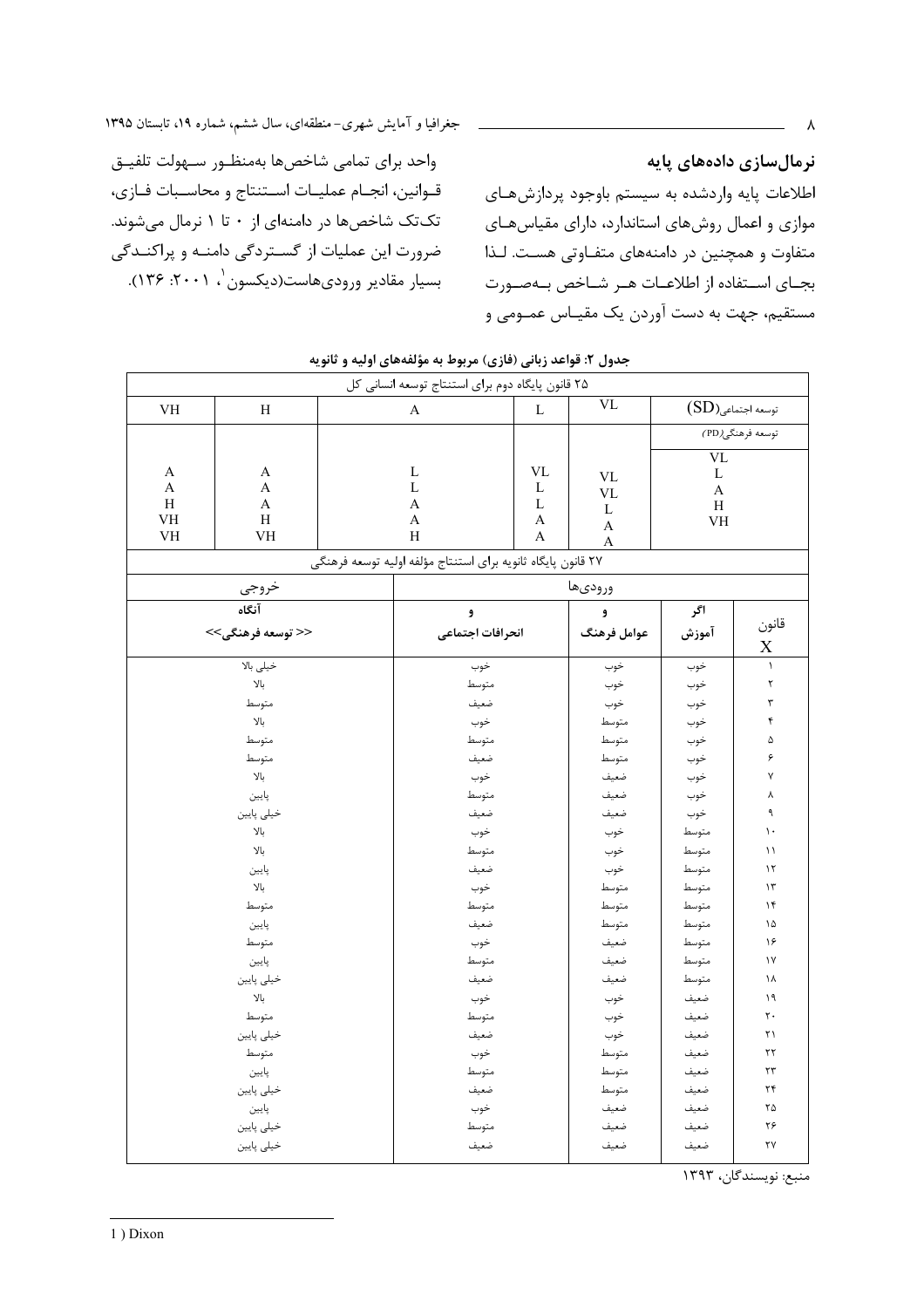ارزیابی (واحدهای برنامهریزی یا مناطق مختلف) اخـذ می شود(آند<sub>د</sub>یان <sup>۱</sup>، ۲۰۰۴: ۱۵۱). در رابطه مورداستفاده چنانچه  $X_i$  مقـدار شـاخص  $I$  از واحد مورد ارزيابي باشد، مقدار نرمال شده آن  $(N_{\rm i})$  از رابطه شماره (۱) به دست مــی آیــد (فیلیــز<sup>۲</sup> و انــدریان شيسولينيا. 438 :2000).

$$
N_{i}\left(X_{i}\right)=\frac{x_{i}-\underline{I}}{r_{i}-\underline{I}}\qquad \qquad \qquad \textbf{(1)}\text{ and }
$$

برای هر شاخص پایه I ، مقادیری بهعنوان هـدف، یـک حداقل  $I$  و یک حداکثر  $\overline{I}$  اختصاص مـیٖدهـیم. مقـدار هدف  $T_i$  ، مقدار واحدی است برابـر مقـدار مـاکزیمم شاخص (درصورتی که وضعیت واحـد یــا منطقــه دارای مقدار ماکزیمم، بهینــه و ایــدئال باشــد) و در غیــر ایــن صورت (که اغلب نیز چنین است) مقداری بـزرگتـر از مقدار ماكزيمم وبا توجه بـه وضعيت تمـامى واحـدها خواهد بود. مقدار مینیمم نیز از مجموعه اندازهگیــری-های در دسترس شاخص از مجموعـه واحـدهای مـورد

|              |           | ں ت          |               | ----<br>. |               |            |
|--------------|-----------|--------------|---------------|-----------|---------------|------------|
| توسعه فرهنگي |           |              | توسعه اجتماعي |           |               | شاخص       |
| انحرافات     | آموزش     | عوامل فرهنگى | بهداشت        | خدمات     | جمعيت واشتغال | مكان       |
| اجتماعى      |           |              |               | اجتماعى   |               |            |
|              |           |              |               |           |               |            |
| 7.107        | 7.551     | 7.577        | 7.51          | 7.807     | 7.88          | پارس آباد  |
|              |           |              |               |           |               |            |
| 7.577        | 7.087     | 7.087        | 7.804         | 7.881     | 7.507         | اصلاندوز   |
|              |           |              |               |           |               |            |
| 7.570        | 7.507     | 7.897        | 7.709         | 7.779     | 7.548         | تازه کند   |
|              |           |              |               |           |               |            |
| 7.515        | $\bullet$ | 7.59         | 7.799         | 7.50A     | 7.551         | اسلام آباد |
|              |           |              |               |           |               |            |

| جدول ۳: مقادیر نرمال شده شاخصهای ۶ گانه |  |  |  |  |
|-----------------------------------------|--|--|--|--|
|-----------------------------------------|--|--|--|--|

منبع: نویسندگان، ۱۳۹۳

مقدار صفر در جدول شـماره (۳) مربـوط بـه مقـادير حداقل در دادههای نرمال نشده است. تا اینجای کار با تشکیل پایگاه داده، متغیـر توسـعه انســاني و دو مؤلفــه ثانويــه آن (توســعه اجـتمــاعي و توسعه فرهنگی) بهصورت متغیرهـای زبانی(فـازی) و در قالب توابع عضويت مشخصى براى سيستم تعريـف و مشخص شدند. و دادههای اولیه شـاخصهـای پایـه نیز نرمال شده و بهعنوان ورودیهای اصلی به سیستم معرفي شدند(لوستما ١٩٩٧، ٥٣). اکنون در این مرحله بهعنوان اصلی ترین مرحله

تحليل ، استدلال تقريبي و اســتنتاج فــازي بــه شــكل قواعد اگر – آنگاه فــازی بــر روی ورودیهــای مــدل در مراحل مختلف آن اعمالشده، از خروجی هـر مرحلـه بهعنوان ورودى مرحله بعـد اسـتفاده خواهـد شـد تـا آخرین خروجی فازی سیستم استخراجشده و در گـام بعــدي مقــادير قطعــي نهــايي از طريــق عمليــات نافازیسازی برای توسعه یافتگی انسانی و مؤلف4های اولیه آن حاصل شود. شکل(۴) مراحل اصلی و شمای کلی فرایند استنتاج در منطق فازی را نشان میدهد.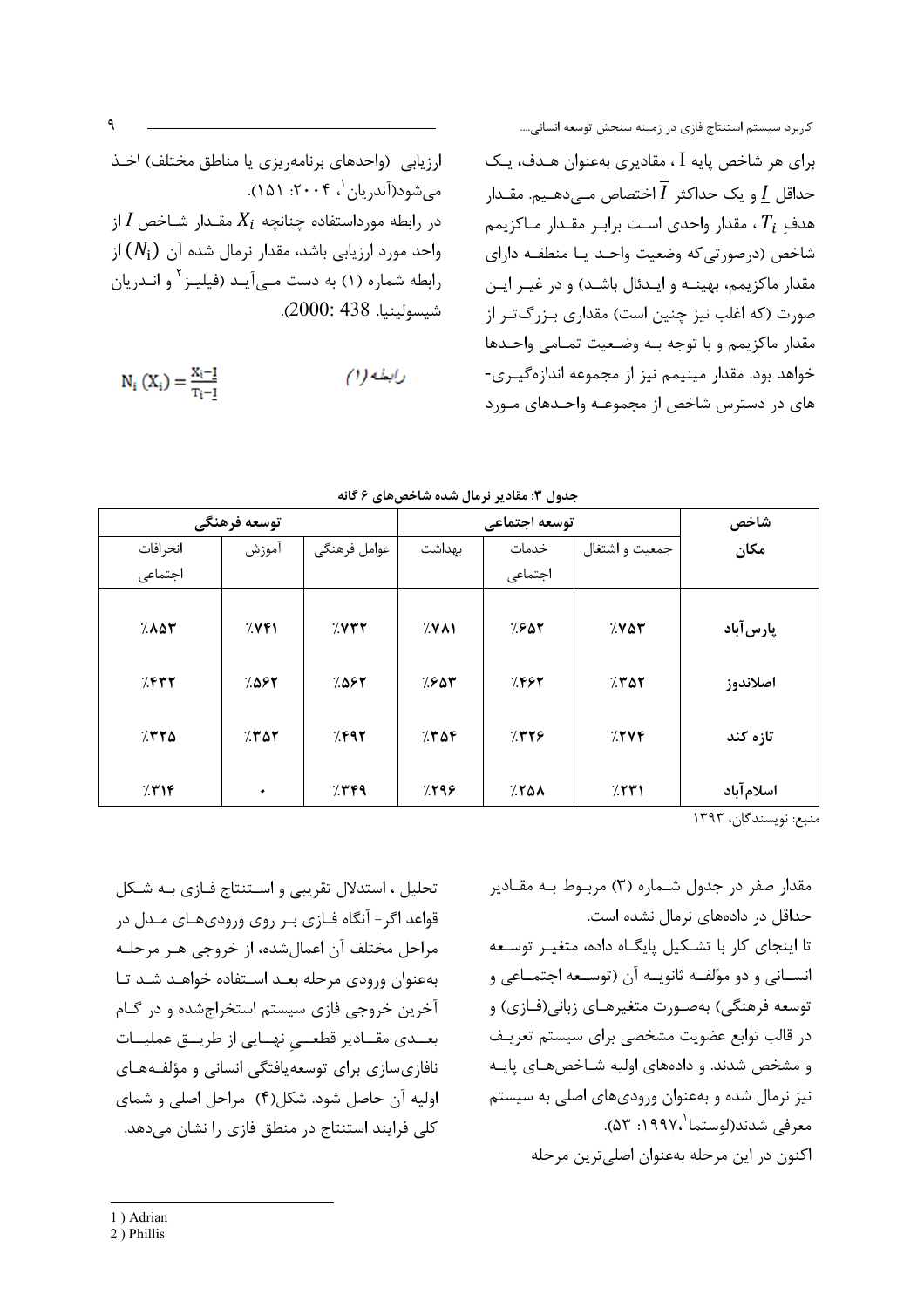



طبق شکل (۴) سیستم استنتاج فـازی ترکیبـی از سـه  $^7$ مرحله عملیات فازی سازی $^{\prime}$  ، استنتاج $^7$  و نافازیسازی است و هر دسته از مؤلفـههـای ثانویـه و اولیـه در ایـن مقاله براي سنجش فازي توسعه انسـاني ايـن عمليـات سه گانه جدول فوق را شامل میشود. در ادامــه بــا ذکــر مثـالي بـه توضـيح عمليـات فـازي سـازي، اسـتنتاج و نافازیسازی و محاسبات مربوطه خواهیم پرداخت. مقادیر نرمال شده سه شاخص عوامل فرهنگے (CE) . آموزش (ED) و انحرافـات اجتمــاعي(SD) بـراي شــهر اسلامآباد از جدول شماره (٣) به ترتيب برابر با ٣٤٩٪ بر  $y_{\text{SD}} = \frac{1}{2} \times 1$  میباشد. و موّلفه اولیــه  $y_{\text{SD}} = \frac{1}{2} \times 1$ توسعه فرهنگی برای این شهر، بر اساس قوانین منطقی جدول شماره (٢) (پايگاه قانون) و بـا توجـه بـه توابـع عضويت شكلهاي شماره (٢و ٣) (پايگاه داده) استنتاج خواهد شد.

#### فازی سازی

در اين مرحله سه شاخص انتخـابي (عوامـل فرهنگـي، آموزش و انحرافـات اجتمـاعي) را بـا توجـه بـه شـكل شماره (۳) و معادلات خطی توابع عضویت، تبـدیل بـه مقادیر فازی مے کنیم. شـکل (۵) فراینـد فـازی سـازی دادہھای نرمال را نشان مے،دھد.

1) Fuzzification

جغرافیا و آمایش شهری-منطقهای، سال ششم، شماره ۱۹، تابستان ۱۳۹۵



شکل ۵: مقادیر زبانی و فازی سازی ورودیهای قطعی منبع: نویسندگان، ۱۳۹۳

ورودي اول: عوامـــــل فرهنگـــــي بـــــه ميـــــزان =/.۶۸۱ ضلعيف و بسـه ميـــزان ۶۸۱/</ متوسط میباشد.  $\mu_M(\mathbf{y}_\mathrm{CE})$ ورودي دوم: انحرافــــات اجتمـــــاعي بـــــه ميـــــزان =/. ۵۷۴ مـــعيف و بـــه ميـــزان ۷۴۴/۰ =/. متوسط مے باشد  $\mu_M(\mathbf{y}_\mathrm{ED})$ ورودی سوم: بهداشت به میزان ۱=  $\mu_W({\bf y_{ED}})$  ضعیف است.

#### استنتاج

تنها قوانینی از پایگاه قانون با این ورودیهـا ســازگاری دارد که در آنها عوامل فرهنگی با مقادیر زبانی ضعیف يا متوسط، انحرافات اجتماعي با مقادير زباني ضعيف يا متوسـط و آمـوزش نيـز تنهـا بـا ارزش زبـان ضـعيف بيان شده باشند. با مراجعه به قوانين مؤلفه اوليه توسعه فرهنگے (جـدول شــماره٣) تنهــا چهــار قــانون ۲۳،۲۴،۲۶،۲۷ بیانگر این شرایط میباشد و همان طور که مشاهده می شود، توسعه فرهنگی را تنها با دو مقدار زبانی خیلی پایین و پـایین اسـتنتاج مـی کننـد(تالی ۴ قانون فوق).

به کمک ورودیهای فـازی شـده و قـوانین چهارگانـه فوق، توسعه فرهنگـی را بـر اسـاس ((قـانون ترکیبـی استنتاج)) <sup>۴</sup> (CRI) و طی دو مرحله استنتاج مــی *ک*نــیم (كورنليسن °، ٢٠٠١: ١٧٩).

 $2)$  Inference

<sup>3)</sup> Defuzification

<sup>1)</sup> Compositional Rule of Inference

<sup>5)</sup> Cornelissen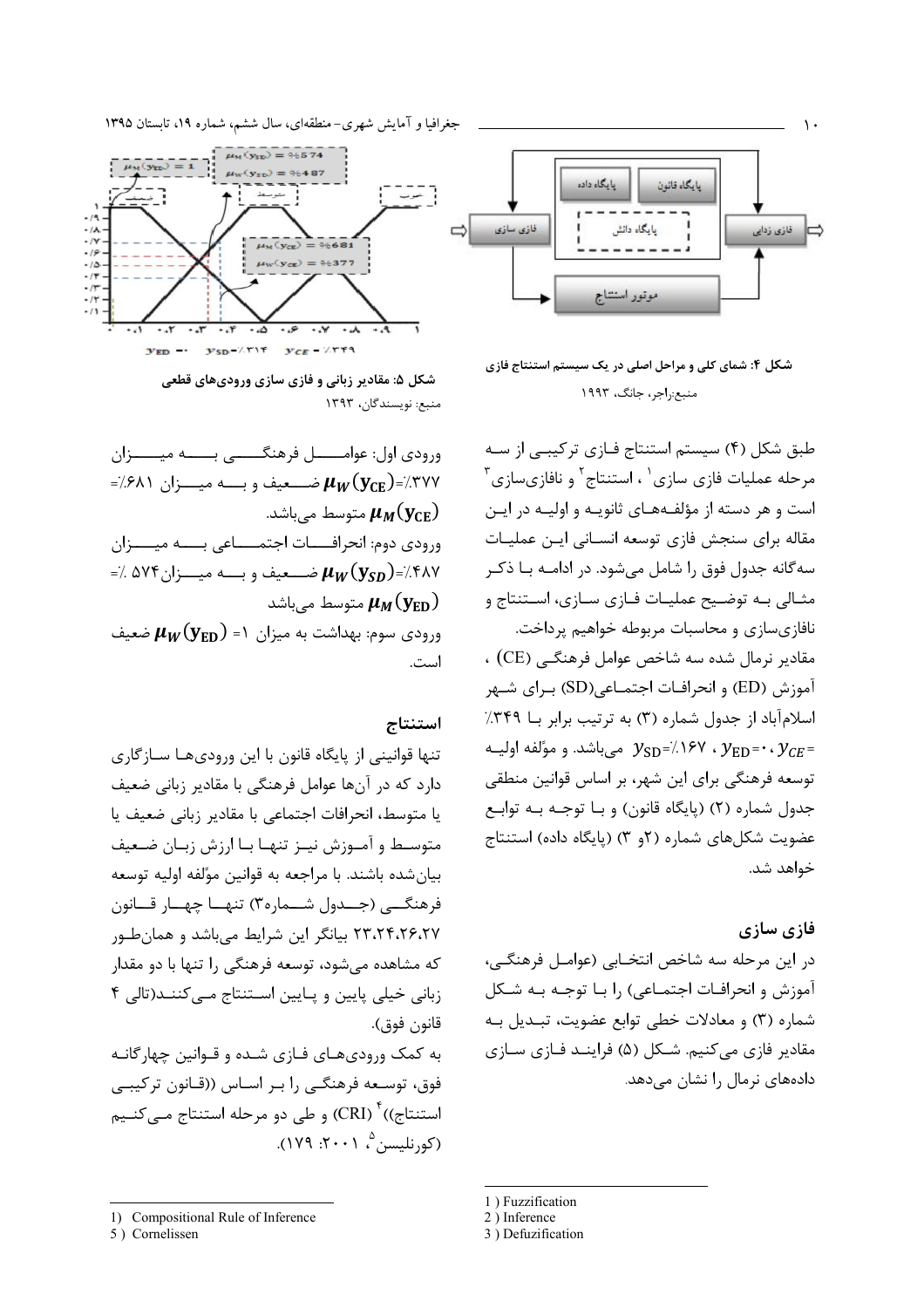فرهنگــی بــه میــزان ۳۷٪={ ۱٫۳۷٪و۳۱۸٪{min خیلــی يايين است. مقدار عضويت ٢٣ قانون ديگــر بــراى اســتنتاج توســعه .<br>ن فرهنگی در شهر اسلام آباد صفر است. شکل شماره (۸) استلزام فوق را بهصورت ترسیمی نشان میدهد.

11 ....-کاربرد سیستم استنتاج فازی در زمینه سنجش توسعه انسا

> در این مرحله فرایند استلزام<sup>۱</sup> صورت میگیرد یعنی بـر اساس مقادیر عضویت مقدمات (صغرای<sup>۲</sup> منطقـی) هـر قانون، برای ترم زبانی بخش تالی (کبرای<sup>۳</sup> منطقی) نیز .<br>د درجهای از عضویت محاسبه میشود (امینی فسخودی، ۱۳۸۴: ۵۱). روشهای متنوعی بهمنظور استلزام وجود دارد. ازجمله معروفترين و پركـاربردترين آنهـا روش استلزام پرفسور زاده، سوگنو<sup>۴</sup> و ممدانی<sup>۵</sup> مـیباشـد. در روش ممدانی – روش مورداسـتفاده در ایــن مقالــه- از عملگ ـ min بــراي بيــان ((و)) منطقــي در قســمت مقدمات قــوانين اســتفاده مــىشــود (ســيلورت، ٢٠٠٠: ۱۱۵). بدین ترتیب حداقل مقادیر عضویت مقدمات هر قانون تعيين كننده درجه عضويت تالى آن قانون خواهد .<br>ن .<br>د .(18 :1381 %?= : %-/B5) : بر این اساس نتیجه قوانین چهارگانه فوق بر روی شـهر اسلامآباد عبارت خواهند بود از: قانون۲۳: اگر آمـوزش بــه ميــزان ۱ (۱۰۰٪) ضـعيف و .<br>د عوامـل فرهنگـی بـه میـزان ۶۸٪ متوسـط و انحرافـات اجتماعی به میزان ۵۷٪ متوسـط باشـد؛ آنگـاه توسـعه  $\min\{7/88, \, \mathrm{s}^2/19/19\} = 1$ فرهنگی به میزان ۵۷٪ = {۱ است. قانون ۲۴: اگر آموزش بــه میــزان ۱ (۱۰۰٪) ضـعیف و .<br>د عوامـل فرهنگـی بـا میـزان ۶۸٪ متوسـط و انحرافـات اجتماعی به میـزان ۴۸٪ ضـعیف باشـد: آنگـاه توسـعه  $\min\{7/8\}$ فرهنگے بـه میـزان ۴۸٪/۶۸وMin{ يايين است. قانون ۲۶: اگر آموزش بــه میــزان ۱ (۱۰۰٪) ضـعیف و .<br>ن عوامــل فرهنگــى بــه ميــزان٣٧٪ ضـعيف و انحرافــات اجتماعی به میزان ۵۷٪ متوسـط باشـد؛ آنگـاه توسـعه S( min {%575%3751}=%37 %, 2" يايين است قانون ۲۷: اگر آموزش بــه میــزان ۱ (۱۰۰٪) ضـعیف و .<br>د

> عوامــل فرهنگــى بــه ميــزان ٣٧٪ ضـعيف و انحرافــات اجتماعی به میزان ۴۸٪ ضـعیف باشـد ؛ آنگـاه توسـعه

<sup>1</sup> ) Implication Process

<sup>2</sup> ) Minor Promise

<sup>3</sup> ) Major Promise

<sup>4</sup> ) Suggeno Implication Method

<sup>5</sup> ) Mamdani Implication Method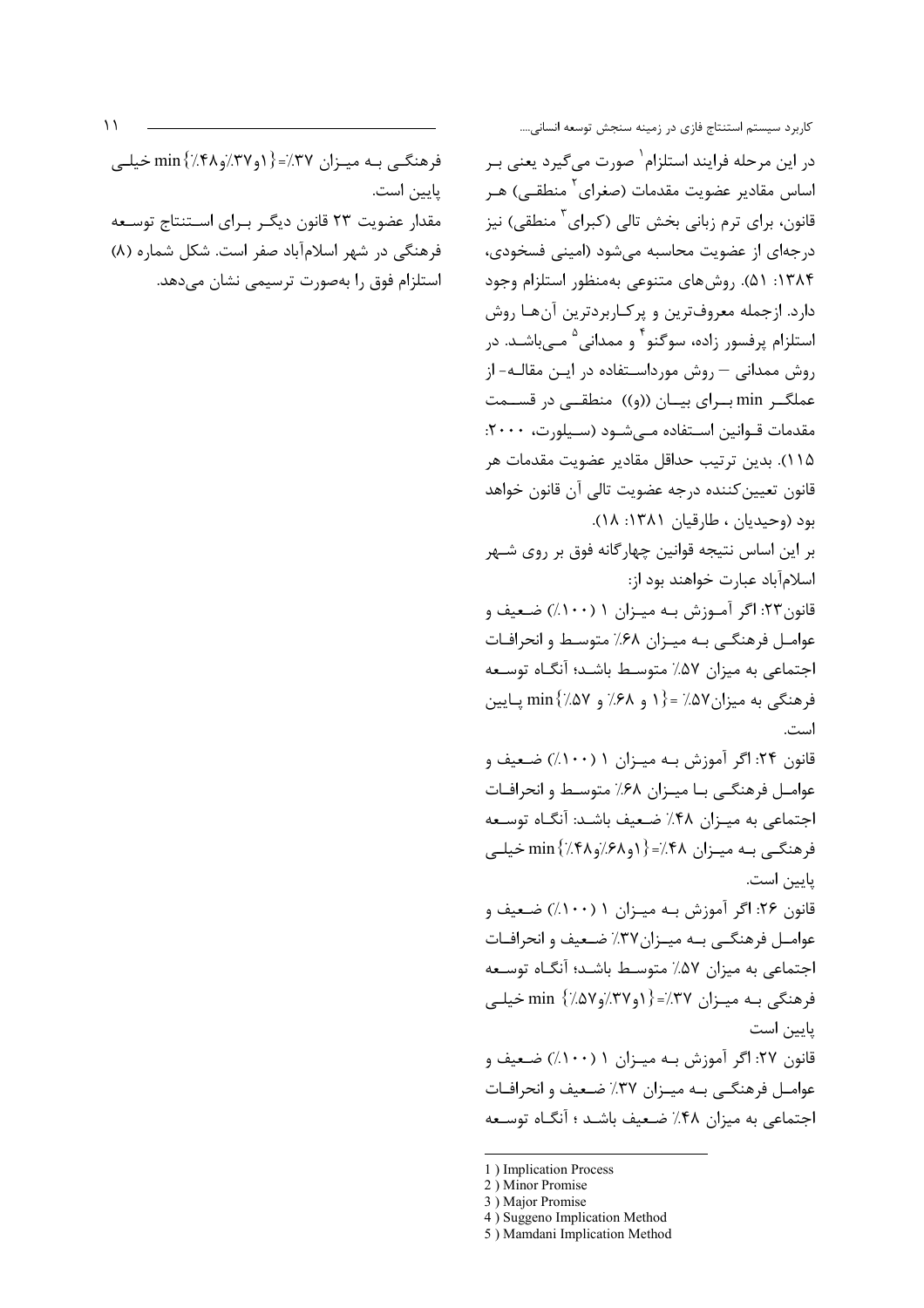قانون ۲۳ -



**27 +26 +23+24 -8 " a J :6 \$**  منبع: نويسندگان، ۱۳۹۳ -

در خروجی توسعه فرهنگی اسـتفاده خواهـد شـد. امـا مقدار زبانی خیلی پایین که درنتیجه سه قانون دیگـر و .<br>ن با درجات مختلف ۴۸٪ ، ۳۷٪ و ۳۷٪ وجود دارد. بدین منظور درجه عضویت نهایی برای مقدار خیلی پــایین از تلفیق<sup>۱</sup> این درجات محاسبه میگردد. در روش ممدانی از عملگر max برای حل این مسئله اسـتفاده مـیشـود (ســتورم، ۲۰۰۵: ۲۵ و ۲۲). درنتیجــه میــزان خیلــی پایین بودن توسعه فرهنگی در شـهر اســلامآبــاد برابــر ۴۸/(={۳۷}. م ۳۸٪} max. در نظر گرفته خواهد شد. بنابراین توسعه فرهنگی شهر اسلامآبــاد بــا درجــه در این مرحله از استنتاج، هـدف ترکیـب نتــایج فــازی چهار قانون مورداستفاده و تولید خروجی واحدی بـرای .<br>ن توسعه اجتماعی در قالب یک مجموعه فازی مـیباشــد. در مورد شهر اسلامآباد از بین پنج مقدار زبـانی خیلـی بالا، بالا، متوسط، پایین و خیلی پایین تعریفشده برای توسعه فرهنگی در پایگــاه داده، تنهــا دو مقــدار خیلــی پایین و پایین در نتایج چهار قانون مورداستفاده وجـود .<br>ن داشته است. بنابراین در خروجی فازی نهایی نیز همین دو مقدار استفاده خواهند شد.

از آنجاییکه مقدار زبانی پایین تنها درنتیجه قــانون ۲۳ .<br>ن و با درجه عضویت ۵۷٪ وجود دارد با همین درجه نیـز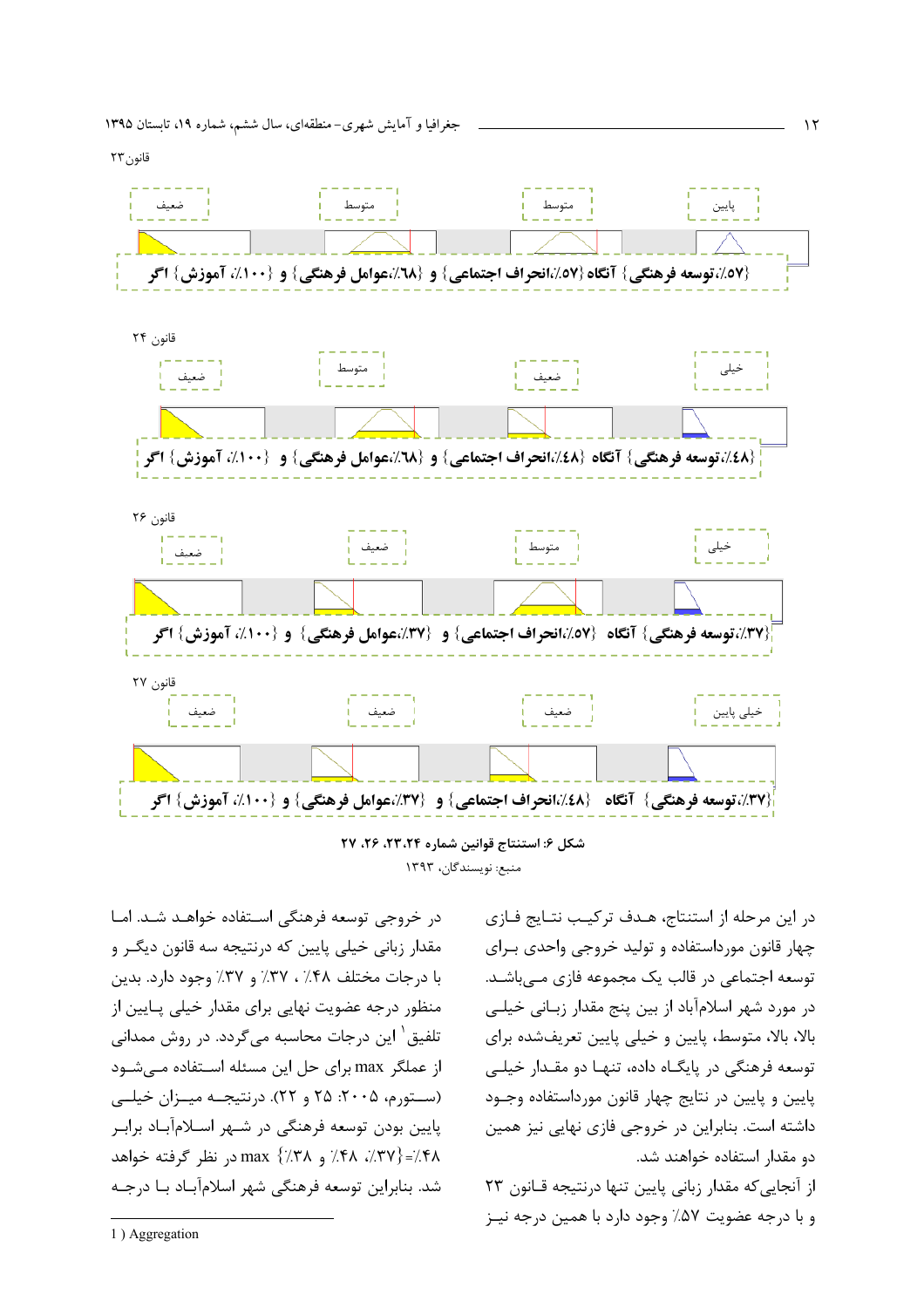كاربرد سيستم استنتاج فازى در زمينه سنجش توسعه انسانى.... عضویت ۴۸٪ خیلی پایین و با درجـه عضـویت ۵۷٪ يايين است.

$$
T_{CD} = \left\{ \frac{VL}{0.48} , \frac{L}{0.57} \right\}
$$

#### نافازي سازي

با توجه به اسـتنتاجات صـورت گرفتـه، نتيجـه نهـايي فرایند استنتاج یک خروجی فازی است. بـرای اسـتفاده عملی و امکان به کارگیری آن در تحلیلها، برنامه-ریزیها و تصمیم گیریهـای بعـدی و مشـخص شـدن ماهيت عمل انجــام5رفتــه بــهوســيله سيســتم (روس ٰ، ۱۹۹۵: ۶۴)، باید خروجی فوق از حالت فازی به مقـدار قطعی و قابلاستفاده در تحلیلها تبدیل شود. سـومين و آخـرين قسـمت فراينـد اسـتنتاج، كـه بـه نافازیسازی معروف است، درواقع واحـدی اسـت کـه بهصورت تابعی از یک مجموعه فـازی بـه یـک مقـدار قطعی عمل کرده ( دیکسون، ۲۰۰۱) و مقـادیر خیلـی يايين توسعه فرهنگي بـه مقـدار ۴۸٪ و يـايين آن بـه مقدار ۵۷٪ برای شهر اسلامآباد را به مقدار قطعی واحدى بەعنوان درجه توسعه يافتگى تبديل مى كند. روشهای متنوع و زیادی برای نافازیسازی نتایج فازی استنتاج وجود دارد مانند روش بايسكتور `، مركز ثقل `، سام ٔ , مام ° ,لام ٗ و … که در این مقالـه از روش مرکـز ثقل بدین منظور اسـتفادهشـده اسـت. در روش مرکـز ثقل، مقدار قطعی نهایی، مرکز سـطح زیـر منحنـی در مجموعه فازي نهايي است. فرمول محاسبه مركـز ثقـل برای مثال موردبررسی عبارت است از:

$$
Def(T_{CD}) = \frac{\sum_{j} x_{j,\mu_{T_{CD}}}(X_{j})}{\sum_{j} \mu_{T_{CD}}(X_{j})}
$$
 (7)

- $1)$  Ross
- 2) Bicester 3) Centroid
- $4)$  Som
- $5)$  mom
- $6)$  Lom

معرف مقدار يا مركزيت j مين عضو يا مقدار زباني  $X_{\boldsymbol{j}}$ (سطح زیر منحنی تابع عضویت مربوطـه) در مجموعـه فـازی خروجـی روی محــور افقــی و  $\mu_{T_{CD}}(X_i)$  نیــز  $j$  درجه عضویت  $j$ امین مقدار زبـانی در مجموعـه فـازی خروجی است. بهاینترتیب ملاحظه میشود کـه مرکـز ثقل را میتوان نقطـهای روی محـورx (افقـی) در نظـر گرفت که با فرض سطح کـل زیـر منحنـی بـهعنـوان صفحهای با چگـالی یکسـان، حـول آن تعـادل داشـته باشد(, وس، ۱۹۹۵: ۶۶).

در مثال موردبررسی ما ( استنتاج توسـعه فرهنگـی در شهر اسلامآباد)، مقدار نا فازي نهايي بهعنوان خروجي سیستم استنتاج فازی، برابر است با:

 $T_{CD} = ((\cdot, 17\Delta \times \cdot, f\Lambda) + (\cdot, T \times \cdot, \Delta V)) / (\cdot, f\Lambda + \cdot, \Delta V) = \cdot, 77$ 



کـه در آن مقـدار ۰٬۱۲۵ بـرای مرکزیـت سـطح زیـر  $((\cdot, \land \land \cdot \land \cdot) + (\cdot, \land \land \land))$  منحنی خیلی پایین از معادله بهدستآمده است. عدد ۰٫۳ نیز مرکزیت مقـدار زبـانی پایین میباشد که بر اساس معادله تابع عضویت مربوطه حسابشده است (به شکل شماره ۴ مراجعه شود).

### نتيجەگيرى

عملیات استنتاج شرح دادهشده در فوق برای ارزیـابی و محاسبه تک تک مؤلفههای اولیه و شاخص کلی توسعه انسـانی و بـرای هرکـدام از چهـار شـهر پـارسآبـاد، اصلاندوز، اسلامآباد و تازه کند، بهطور جداگانـه و بـا كمك موتور استنتاج فازي نرمافزار متلب اجـرا شـد. جدول زير نتايج حاصل از اين استنتاجات را نشان مىدهد.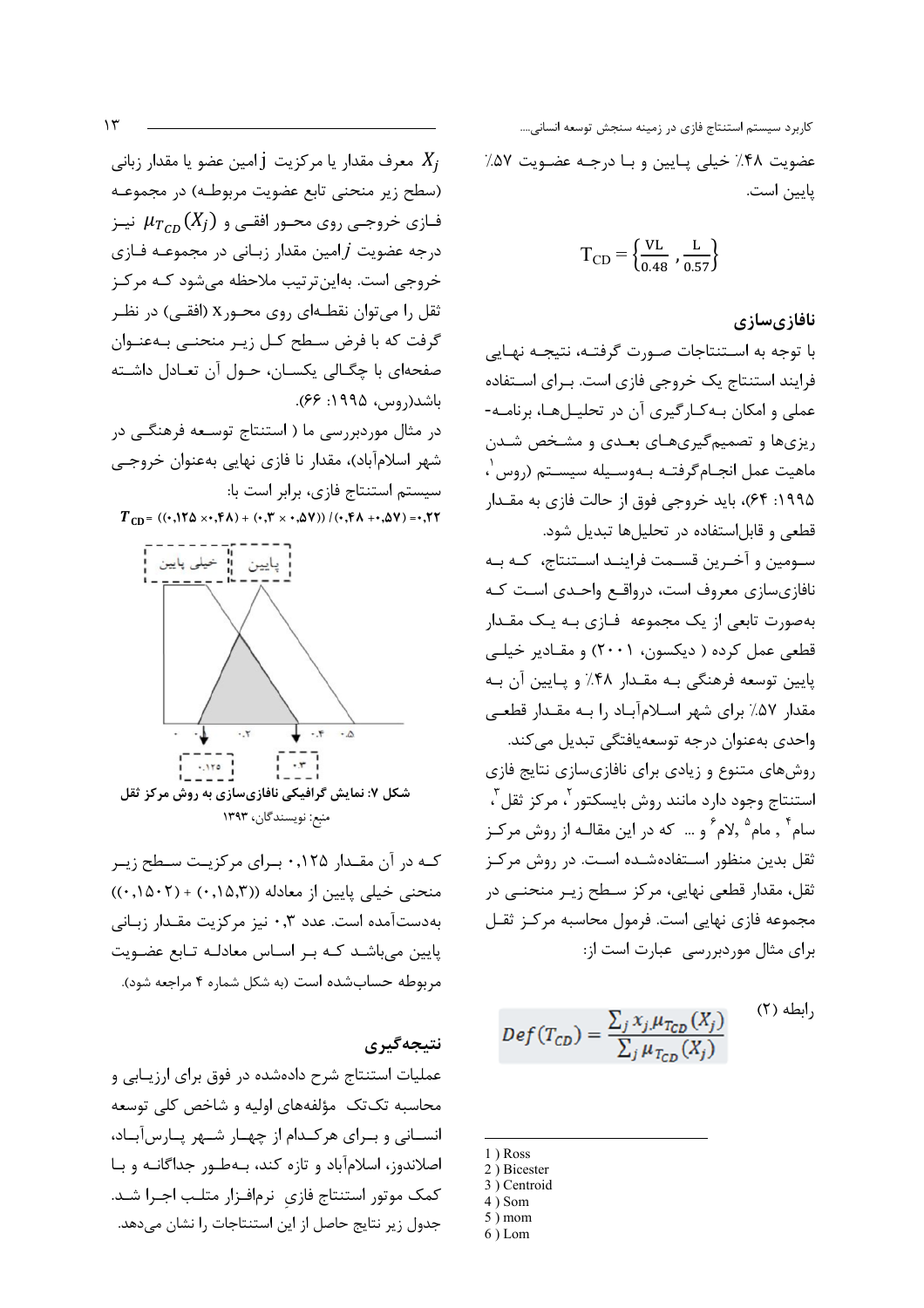| تازه کند    | اسلام آباد | اصلاندوز     | پارسآباد                      | مؤلفههاى توسعه |
|-------------|------------|--------------|-------------------------------|----------------|
| $.1Y\Delta$ | .710       | ۰,۴۶۸        | .599                          | توسعه اجتماعي  |
| .717        | .779       |              | $\cdot$ , $\Delta\lambda$     | توسعه فرهنگى   |
| .159        | .101       | $\cdot$ ,۳۲۵ | $\cdot$ , $\wedge \cdot \vee$ | توسعه انسانى   |
|             |            |              |                               | (HD)           |

جدول ۴: مقادیر مؤلفههای اولیه و توسعه انسانی کل

منبع: نویسندگان، ۱۳۹۳

نتايج فوق در كل ارتباط معناداري را بين ابعـاد اقتصـادي و اجتماعی توسـعه انسـانی نشـان نمـی۱دهـد. فقـط در شـهر پارس آباد تا حدودی نوعی هماهنگی و ارتباط معناداری بسين توسسعه اجتمـــاعي (٢١٩, - SD) ، فرهنگـــي (۵۸, +PD) و توسعه انسـانی کـل (۵۰۷, ۰ =HD) ديـده می شــود. شــهر اصــلاندوز نيــز باوجوداينكــه ازنظــر توســعه اجتماعی در بین دیگر شهرهای این شهرسـتان از وضـعیت نسبتاً مناسبی برخـوردار اسـت (۴۶۸, •SD=)، ولـی کسـب امتيـاز ضـعيف درزمينــه توسـعه فرهنگــى (٢٠٨, +PD) از سوی این شـهر باعـث شـده اسـت کـه وزن نهـایی توسـعه انسانی آن به ۲۵\*۰٫۳۲۵ تقلیل یابـد. شـهر تـازه کنـد بـه دلیل اینکه بهتازگی در تقسیمات کشوری از بخش به شــهر تبدیل شده است بهموازات آن نیـز ازنظـر شـاخصهـای اجتماعی و فرهنگی توسعه نسبت بـه دیگـر شـهرهای ایـن شهرستان وضعيت ضعيف تـري دارد، يـا درواقـع بـهعنـوان محرومترین شهر ایـن شهرسـتان اسـتنتاج شـده اسـت. در رابطه با شاخص كلى توسعه انساني نيز عموماً شهرها داراي درجه محروم می باشند دراین بین نیز تنها شهر پارس آباد تـا حدودی نقطه محرومیت را طبی کرده و بـه شـهری نیمـه بر خوردار تبدیلشده .

#### سشنهادها

با توجه به جدول شماره (۴) جنبههای توسعه اجتمـاعی و فرهنگی شهرهای شهرستان پارس آباد تفاوت قابل توجهی را نسبت به هم نشان می دهند که بهموازات آن توسعه انسـانی كل نيز پايين مي آيـد. بـدين منظـور و بـراي بهبـود سـطح توسـعه اجتمـاعي و فرهنگـي گزينــههـاي ذيـل پيشـنهاد مے شود.

راه کارهای توسعه فرهنگی شهرستان پارس آباد ✔ ارتقای شـاخصهـای کمـی و کیفـی وضـعیت سـواد و .<br>آموزش و بالا بردن ضریب پوشش تحصیلی در شهرسـتان و بخصوص شهر اصلاندوز √ راهاندازی کتابخانهها در شهرها و مراکز روستایی با دسترسی های بهتر در سطح شهرستان و شهر اصلاندوز ✔ گسترش سينماها و احـداث آن در سـطح شهرسـتان و خصوصأ شهر اصلاندوز √ بهبود دسترسی به مراکز فرهنگی، هنری و آموزشـی و احداث مراکز فرهنگی در سطح شهرستان ✔ تقويت امكانات مناسب بـراي گذرانـدن اوقـات فراغـت جوانــان بــا توجــه بــه مــرزي بــودن بخــش قابــلتـوجهي از شهرستان

راهکارهای توسعه اجتماعی شهرستان پارسآباد ✔ اشتغال;ایـی از طریـق ایجـاد کارگـاههـای کوچـک در سطح شهرستان ✔ بسترسازی مناسب برای افزایش مشارکت زنان دررونـد توسعه شهرستان √ جلوگیری از مهاجرتهای روستا به شهر بهویژه به شهر پار س آباد √ ارتقـاء سـطح خـدماترسـاني شـهرداريهـا در سـطح شهر ستان ✔ ایجاد زیرساختهای عمران و خدمات شهری و تقویت بنيانهاي اقتصادي شهرستان √ گسترش راههای ارتباطی بـهعنـوان گلوگـاه توسـعه در شهرستان و بهبود دسترسی های روستاییان بهویژه در شـهر یا, س آباد